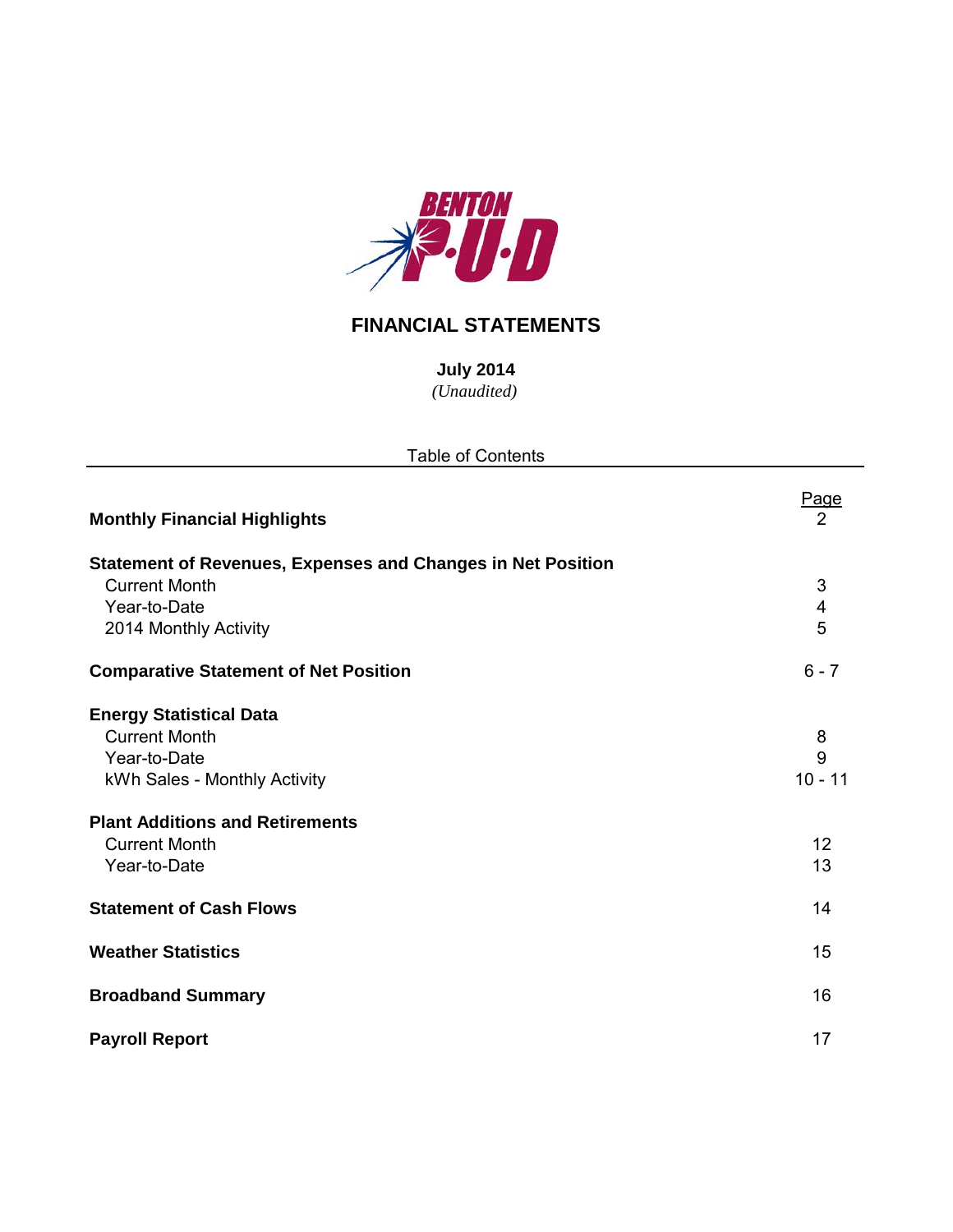

## *Financial Highlights July 2014*



Financial highlights for the month of July:

- $\triangleright$  District operations resulted in a increase in net position of \$2.8M for the month.<br> $\triangleright$  The average temperature of 82.8° was 5.7° above normal. Cooling degree day
- $\triangleright$  The average temperature of 82.8° was 5.7° above normal. Cooling degree days were 13% above last year.
- Total retail kWh billed during July was up 3% from last year and 6% above budget.
- $\triangleright$  Net power supply costs were \$7.6 million for the month with sales for resale energy of \$1 M and an average price of \$28 per MWh.
- July's non-power operating costs of \$1.9 million before taxes and depreciation were 18% above budget.
- $\geq$  July's non-power operating costs of  $\sqrt{2}$ .<br>  $\geq$  Capital additions were \$3 M for the month.

|                                                                                  |            | (in thousands of dollars) |                |                  |          |         |                 |     |            |     |            |            |                  |                                |
|----------------------------------------------------------------------------------|------------|---------------------------|----------------|------------------|----------|---------|-----------------|-----|------------|-----|------------|------------|------------------|--------------------------------|
| <b>Change in Net Position</b>                                                    | <b>Jan</b> | Feb                       | <b>Mar</b>     | Apr              | May      | Jun     | Jul             | Aug | <b>Sep</b> | Oct | <b>Nov</b> | Dec        | <b>Total YTD</b> | <b>Annual</b><br><b>Budget</b> |
| Actual                                                                           | \$257      | ( \$318)                  | \$204          | (S875)           | (\$65)   | \$1,486 | \$2,757         |     |            |     |            |            | \$3,446          |                                |
| <b>Budget</b>                                                                    | \$148      | (\$107)                   | (\$355)        | (\$1,635)        | \$150    | \$586   | \$706           |     |            |     |            |            | (\$507)          | (\$121)                        |
|                                                                                  |            |                           |                |                  |          |         |                 |     |            |     |            |            |                  |                                |
| <b>Net Power Costs</b>                                                           | Jan        | Feb                       | Mar            | Apr              | May      | Jun     | Jul             | Aug | Sep        | Oct | <b>Nov</b> | <b>Dec</b> | Total            | Annual<br><b>Budget</b>        |
| Power Supply Costs                                                               | \$8,358    | \$9,525                   | \$7,916        | \$7,918          | \$6,897  | \$7,234 | \$8,783         |     |            |     |            |            | \$56,630         | \$90,607                       |
| Less: Sales for Resale                                                           | (2, 289)   | (2,003)                   | (2,743)        | (2, 143)         | (1, 442) | (970)   | (1, 179)        |     |            |     |            |            | (12, 771)        | (15, 100)                      |
| <b>Net Power Costs</b>                                                           | \$6,069    | \$7,521                   | \$5,173        | \$5,775          | \$5,455  | \$6,264 | \$7,603         |     |            |     |            |            | \$43,859         | \$75,507                       |
|                                                                                  |            |                           |                |                  |          |         |                 |     |            |     |            |            |                  |                                |
| <b>Net Capital Costs</b>                                                         | Jan        | Feb                       | <b>Mar</b>     | Apr              | May      | Jun     | Jul             | Aug | <b>Sep</b> | Oct | <b>Nov</b> | <b>Dec</b> | <b>Total</b>     | <b>Annual</b><br><b>Budget</b> |
| Capital Expenditures                                                             | \$640      | \$672                     | \$1.169        | \$927            | \$1,063  | \$951   | \$2,952         |     |            |     |            |            | \$8,374          | \$15,108                       |
| Less: Capital Contributions                                                      | (21)       | (42)                      | (113)          | (129)            | (44)     | (198)   | (2,088)         |     |            |     |            |            | (2,637)          | (1,431)                        |
| <b>Net Capital Costs</b>                                                         | \$618      | \$630                     | \$1,056        | \$798            | \$1,019  | \$753   | \$864           |     |            |     |            |            | \$5,737          | \$13,677                       |
|                                                                                  |            |                           |                |                  |          |         |                 |     |            |     |            |            |                  |                                |
|                                                                                  |            |                           |                |                  |          |         |                 |     |            |     |            |            |                  | <b>Annual</b>                  |
| <b>Load Statistics</b>                                                           | Jan        | Feb                       | <b>Mar</b>     | Apr              | May      | Jun     | Jul             | Aug | Sep        | Oct | <b>Nov</b> | <b>Dec</b> | <b>Total</b>     | <b>Budget</b>                  |
| aMW - Retail Sales Billed                                                        | 194        | 207                       | 161            | 185              | 210      | 265     | 284             |     |            |     |            |            | 215              | 196                            |
| $\mathbf{A}$ and $\mathbf{A}$ and $\mathbf{A}$ and $\mathbf{A}$ and $\mathbf{A}$ | $-$        | $\sim$                    | $\overline{1}$ | $\overline{100}$ | $\sim$   | $\sim$  | $\overline{10}$ |     |            |     |            |            | $\sim$ $-$       | $\sim$                         |







| <b>Current Ratio</b>                    | 4.10:1 |
|-----------------------------------------|--------|
| Debt Service Coverage (2011 actual)     | 4.03   |
| Debt Service Coverage (2012 actual)     | 3.60   |
| Debt Service Coverage (2013 actual)     | 3.06   |
| Debt Service Coverage (2014 projection) | 3.04   |
| (includes capital contributions)        |        |

| <b>Other Statistics</b> |        |         |  |  |  |  |  |  |  |  |  |
|-------------------------|--------|---------|--|--|--|--|--|--|--|--|--|
|                         |        |         |  |  |  |  |  |  |  |  |  |
| \$                      | 34.7   | million |  |  |  |  |  |  |  |  |  |
| \$                      | 7.5    | million |  |  |  |  |  |  |  |  |  |
| \$                      | 4.0    | million |  |  |  |  |  |  |  |  |  |
| \$                      | 0.3    | million |  |  |  |  |  |  |  |  |  |
| \$                      | 2.9    | million |  |  |  |  |  |  |  |  |  |
| \$                      | 123.4  | million |  |  |  |  |  |  |  |  |  |
| \$                      | 60.4   | million |  |  |  |  |  |  |  |  |  |
|                         | 50.060 |         |  |  |  |  |  |  |  |  |  |
|                         | 150.25 |         |  |  |  |  |  |  |  |  |  |
|                         | 1.82   |         |  |  |  |  |  |  |  |  |  |
|                         |        |         |  |  |  |  |  |  |  |  |  |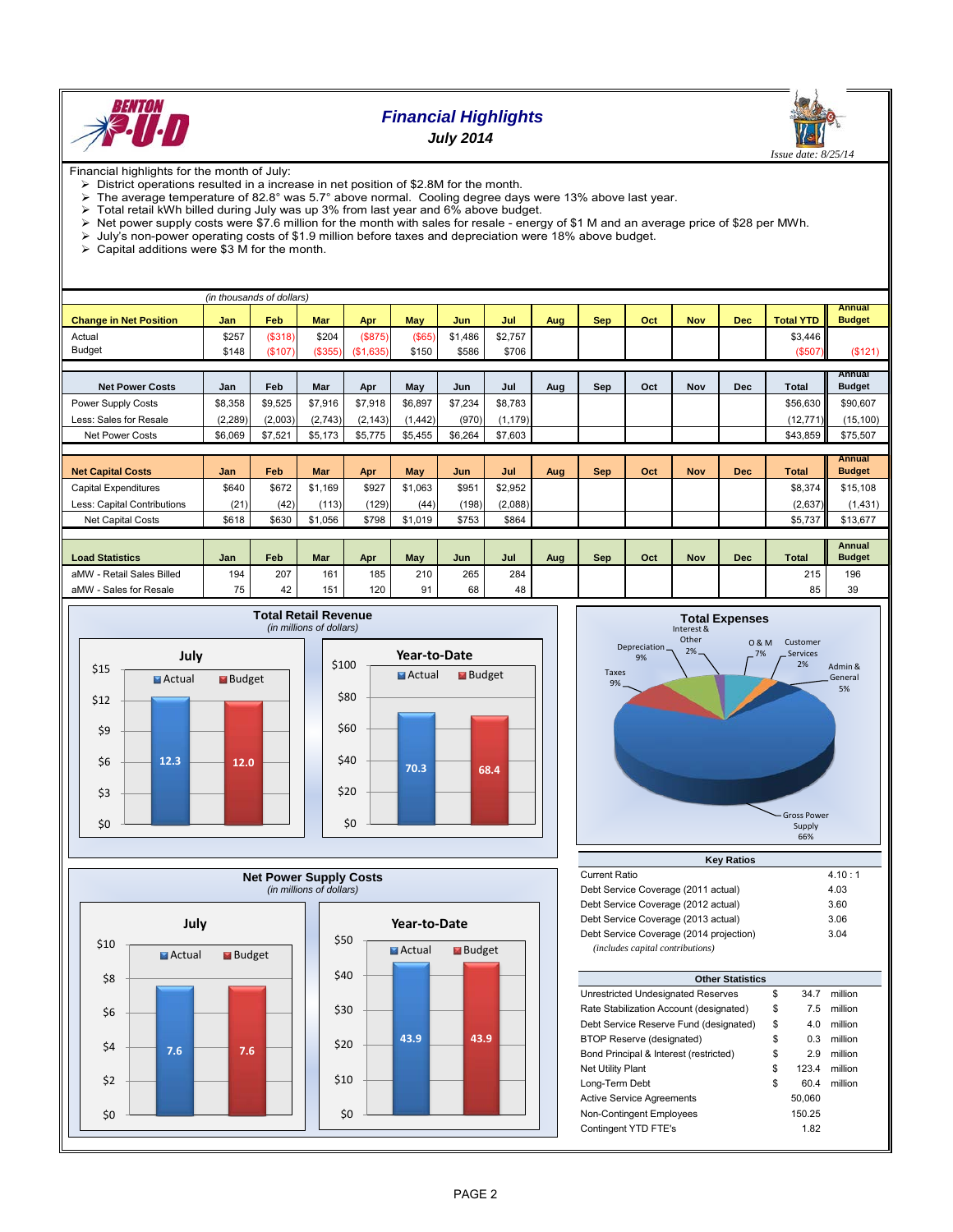## **PUBLIC UTILITY DISTRICT NO.1 OF BENTON COUNTY STATEMENT OF REVENUES, EXPENSES, AND CHANGE IN NET POSITION CURRENT MONTH**

|                                                                                              |                     | 7/31/2014     |                          | 7/31/2013     |                          |
|----------------------------------------------------------------------------------------------|---------------------|---------------|--------------------------|---------------|--------------------------|
|                                                                                              | <b>ACTUAL</b>       | <b>BUDGET</b> | <b>PCT</b><br><b>VAR</b> | <b>ACTUAL</b> | <b>PCT</b><br><b>VAR</b> |
| <b>OPERATING REVENUES</b>                                                                    |                     |               |                          |               |                          |
| Energy Sales - Retail                                                                        | \$12,343,243        | \$11,957,933  | 3%                       | \$12,325,646  | 0%                       |
| <b>Energy Sales for Resale</b>                                                               | 1,149,406           | 1,215,356     | $-5%$                    | 1,850,709     | $-38%$                   |
| Transmission of Power for Others                                                             | 29,763              | 41,667        | $-29%$                   | 21,058        | 41%                      |
| <b>Broadband Revenue</b>                                                                     | 170,005             | 166,269       | 2%                       | 167,989       | 1%                       |
| <b>Other Revenue</b>                                                                         | 117,496             | 84,862        | 38%                      | 80,604        | 46%                      |
| <b>TOTAL OPERATING REVENUES</b>                                                              | 13,809,913          | 13,466,087    | 3%                       | 14,446,005    | -4%                      |
| <b>OPERATING EXPENSES</b>                                                                    |                     |               |                          |               |                          |
| <b>Purchased Power</b>                                                                       | 7,604,022           | 7,646,683     | $-1%$                    | 7,958,407     | $-4%$                    |
| <b>Purchased Transmission &amp; Ancillary Services</b>                                       | 1,124,601           | 1,068,309     | 5%                       | 1,027,242     | 9%                       |
| <b>Conservation Program</b>                                                                  | 53,986              | 110,322       | -51%                     | 128,334       | $-58%$                   |
| <b>Total Power Supply</b>                                                                    | 8,782,609           | 8,825,315     | 0%                       | 9,113,984     | $-4%$                    |
| Transmission Operation & Maintenance                                                         | 1,785               | 2,083         | $-14%$                   | 28,625        | $-94%$                   |
| Distribution Operation & Maintenance                                                         | 704,806             | 725,885       | $-3%$                    | 660,635       | 7%                       |
| <b>Broadband Expense</b>                                                                     | 289,646             | 61,239        | n/a                      | 118,128       | 145%                     |
| Customer Accounting, Collection & Information                                                | 342,136             | 353,556       | -3%                      | 343,587       | 0%                       |
| Administrative & General                                                                     | 593,133             | 489,126       | 21%                      | 690,373       | $-14%$                   |
| Subtotal before Taxes & Depreciation                                                         | 1,931,506           | 1,631,889     | 18%                      | 1,841,348     | 5%                       |
| Taxes                                                                                        | 1,138,157           | 1,182,571     | $-4%$                    | 1,116,363     | 2%                       |
| Depreciation & Amortization                                                                  | 1,099,843           | 1,100,750     | 0%                       | 1,056,518     | 4%                       |
| <b>Total Other Operating Expenses</b>                                                        | 4,169,506           | 3,915,210     | 6%                       | 4,014,229     | 4%                       |
| <b>TOTAL OPERATING EXPENSES</b>                                                              | 12,952,115          | 12,740,525    | 2%                       | 13,128,213    | $-1%$                    |
| <b>OPERATING INCOME (LOSS)</b>                                                               | 857,798             | 725,562       | 18%                      | 1,317,792     | $-35%$                   |
| <b>NONOPERATING REVENUES &amp; EXPENSES</b>                                                  |                     |               |                          |               |                          |
| Interest Income                                                                              | 49,171              | 20,833        | 136%                     | 24,520        | 101%                     |
| Other Income                                                                                 | 31,345              | 31,339        | 0%                       | 31,374        | 0%                       |
| <b>Other Expense</b>                                                                         |                     |               | n/a                      |               | n/a                      |
| <b>Interest Expense</b>                                                                      | (236, 352)          | (230, 316)    | 3%                       | (247, 998)    | $-5%$                    |
| Debt Discount/Premium Amortization & Loss on Defeased Debt<br>MtM Gain/(Loss) on Investments | 37,227<br>(70, 650) | 37,228        | 0%<br>n/a                | 38,402        | $-3%$<br>n/a             |
| Loss in Joint Ventures/Special Assessments                                                   |                     |               | n/a                      |               | n/a                      |
|                                                                                              |                     |               |                          |               |                          |
| <b>TOTAL NONOPERATING REVENUES &amp; EXPENSES</b>                                            | (189, 259)          | (140, 916)    | $-34%$                   | (153, 702)    | 23%                      |
| INCOME (LOSS) BEFORE CAPITAL CONTRIBUTIONS                                                   | 668,539             | 584,646       | 14%                      | 1,164,090     | $-43%$                   |
| <b>CAPITAL CONTRIBUTIONS</b>                                                                 | 2,088,455           | 121,568       | n/a                      | 31,045        | n/a                      |
| <b>CHANGE IN NET POSITION</b>                                                                | \$2,756,994         | \$706,214     | 290%                     | \$1,195,135   | 131%                     |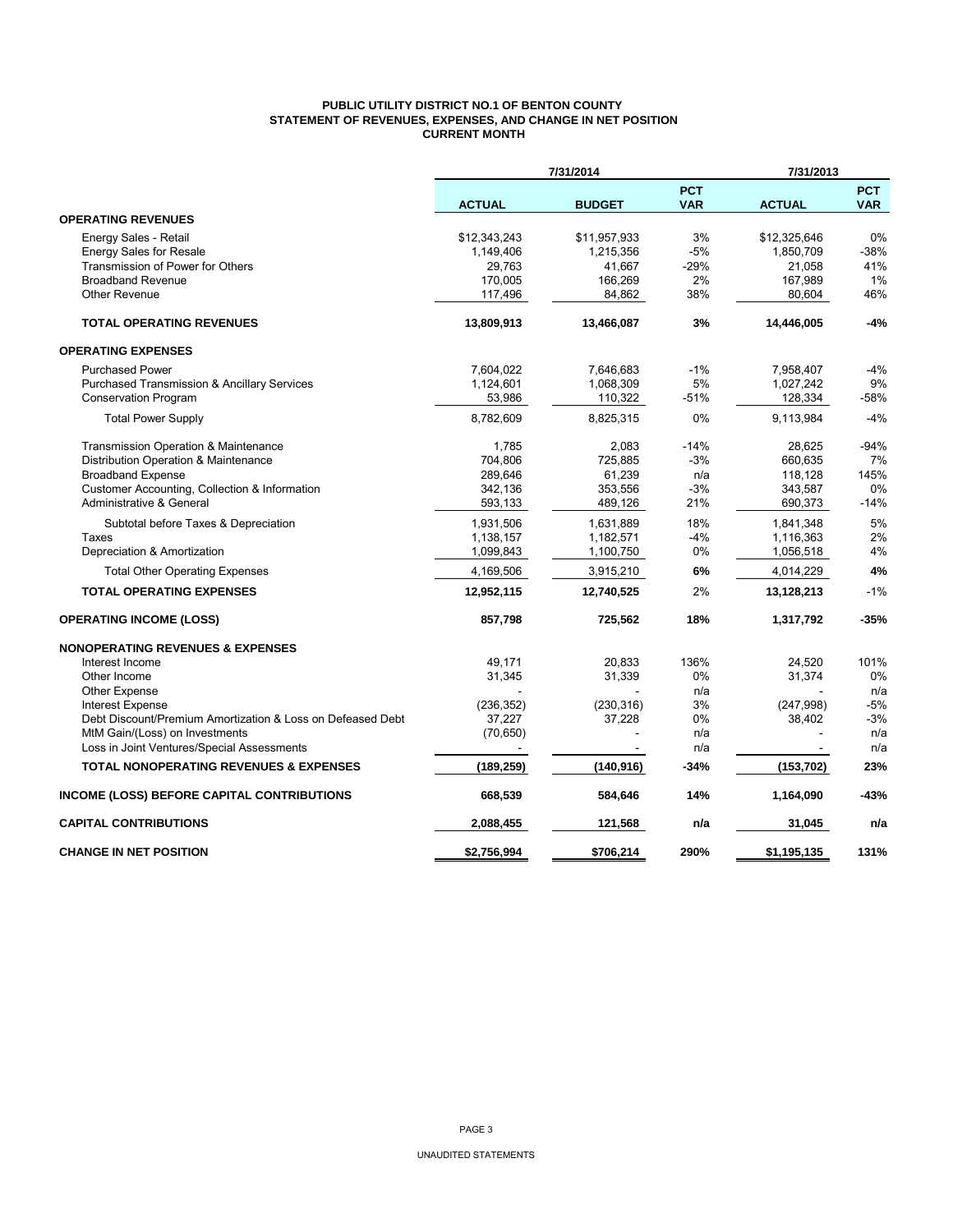## **PUBLIC UTILITY DISTRICT NO.1 OF BENTON COUNTY STATEMENT OF REVENUES, EXPENSES, AND CHANGE IN NET POSITION YEAR TO DATE**

|                                                            |               | 7/31/2014     |                          | 7/31/2013     |                          |
|------------------------------------------------------------|---------------|---------------|--------------------------|---------------|--------------------------|
|                                                            | <b>ACTUAL</b> | <b>BUDGET</b> | <b>PCT</b><br><b>VAR</b> | <b>ACTUAL</b> | <b>PCT</b><br><b>VAR</b> |
| <b>OPERATING REVENUES</b>                                  |               |               |                          |               |                          |
| Energy Sales - Retail                                      | \$70,257,986  | \$68,443,955  | 3%                       | \$66,914,888  | 5%                       |
| <b>Energy Sales for Resale</b>                             | 12,420,765    | 8,170,049     | 52%                      | 10,746,202    | 16%                      |
| Transmission of Power for Others                           | 349,871       | 291,667       | 20%                      | 431,031       | $-19%$                   |
| <b>Broadband Revenue</b>                                   | 1,320,655     | 1,139,830     | 16%                      | 1,147,113     | 15%                      |
| <b>Other Revenue</b>                                       | 996,383       | 995,384       | 0%                       | 903,510       | 10%                      |
| <b>TOTAL OPERATING REVENUES</b>                            | 85,345,660    | 79,040,885    | 8%                       | 80,142,745    | 6%                       |
| <b>OPERATING EXPENSES</b>                                  |               |               |                          |               |                          |
| <b>Purchased Power</b>                                     | 48,772,123    | 44,261,500    | 10%                      | 44,802,474    | 9%                       |
| <b>Purchased Transmission &amp; Ancillary Services</b>     | 7,690,591     | 7,343,353     | 5%                       | 6,826,843     | 13%                      |
| Conservation Program                                       | 167,378       | 772,255       | $-78%$                   | 977,547       | $-83%$                   |
| <b>Total Power Supply</b>                                  | 56,630,092    | 52,377,109    | 8%                       | 52,606,864    | 8%                       |
| Transmission Operation & Maintenance                       | 34.691        | 14,581        | 138%                     | 57,262        | $-39%$                   |
| Distribution Operation & Maintenance                       | 4,895,405     | 5,023,196     | $-3%$                    | 4,518,612     | 8%                       |
| <b>Broadband Expense</b>                                   | 734,290       | 432,102       | 70%                      | 495,317       | 48%                      |
| Customer Accounting, Collection & Information              | 2.146.328     | 2,538,218     | $-15%$                   | 2,194,473     | $-2%$                    |
| Administrative & General                                   | 4,008,096     | 3,847,003     | 4%                       | 3,885,451     | 3%                       |
| Subtotal before Taxes & Depreciation                       | 11,818,809    | 11,855,100    | 0%                       | 11, 151, 115  | 6%                       |
| Taxes                                                      | 7,436,919     | 7,407,018     | 0%                       | 7,132,112     | 4%                       |
| Depreciation & Amortization                                | 7,724,918     | 7,705,250     | 0%                       | 7,367,127     | 5%                       |
| <b>Total Other Operating Expenses</b>                      | 26,980,646    | 26,967,368    | 0%                       | 25,650,354    | 5%                       |
| <b>TOTAL OPERATING EXPENSES</b>                            | 83,610,738    | 79,344,477    | 5%                       | 78,257,218    | 7%                       |
| <b>OPERATING INCOME (LOSS)</b>                             | 1,734,921     | (303, 592)    | n/a                      | 1,885,527     | -8%                      |
| <b>NONOPERATING REVENUES &amp; EXPENSES</b>                |               |               |                          |               |                          |
| Interest Income                                            | 322.682       | 145,831       | 121%                     | 142,972       | 126%                     |
| Other Income                                               | 224,595       | 219,373       | 2%                       | 227,168       | $-1%$                    |
| Other Expense                                              |               |               | n/a                      |               | n/a                      |
| <b>Interest Expense</b>                                    | (1,662,532)   | (1,631,207)   | 2%                       | (1,692,037)   | $-2%$                    |
| Debt Discount/Premium Amortization & Loss on Defeased Debt | 260,591       | 260,593       | 0%                       | 268,816       | $-3%$                    |
| MtM Gain/(Loss) on Investments                             | (70, 650)     |               | n/a                      |               | n/a                      |
| Loss in Joint Ventures/Special Assessments                 |               |               | n/a                      |               | n/a                      |
| <b>TOTAL NONOPERATING REVENUES &amp; EXPENSES</b>          | (925, 314)    | (1,005,410)   | $-8%$                    | (1,053,082)   | $-12%$                   |
| <b>INCOME (LOSS) BEFORE CAPITAL CONTRIBUTIONS</b>          | 809,607       | (1,309,002)   | 162%                     | 832,446       | $-3%$                    |
| <b>CAPITAL CONTRIBUTIONS</b>                               | 2,636,561     | 802,132       | 229%                     | 949,703       | 178%                     |
| <b>CHANGE IN NET POSITION</b>                              | 3,446,168     | (506, 870)    | n/a                      | 1,782,148     | 93%                      |
| TOTAL NET POSITION, BEGINNING OF YEAR                      | 126,880,031   | 124,160,145   | 2%                       | 124,160,145   | 2%                       |
| TOTAL NET POSITION, END OF YEAR                            | \$130,326,199 | \$123,653,275 | 5%                       | \$125,942,293 | 3%                       |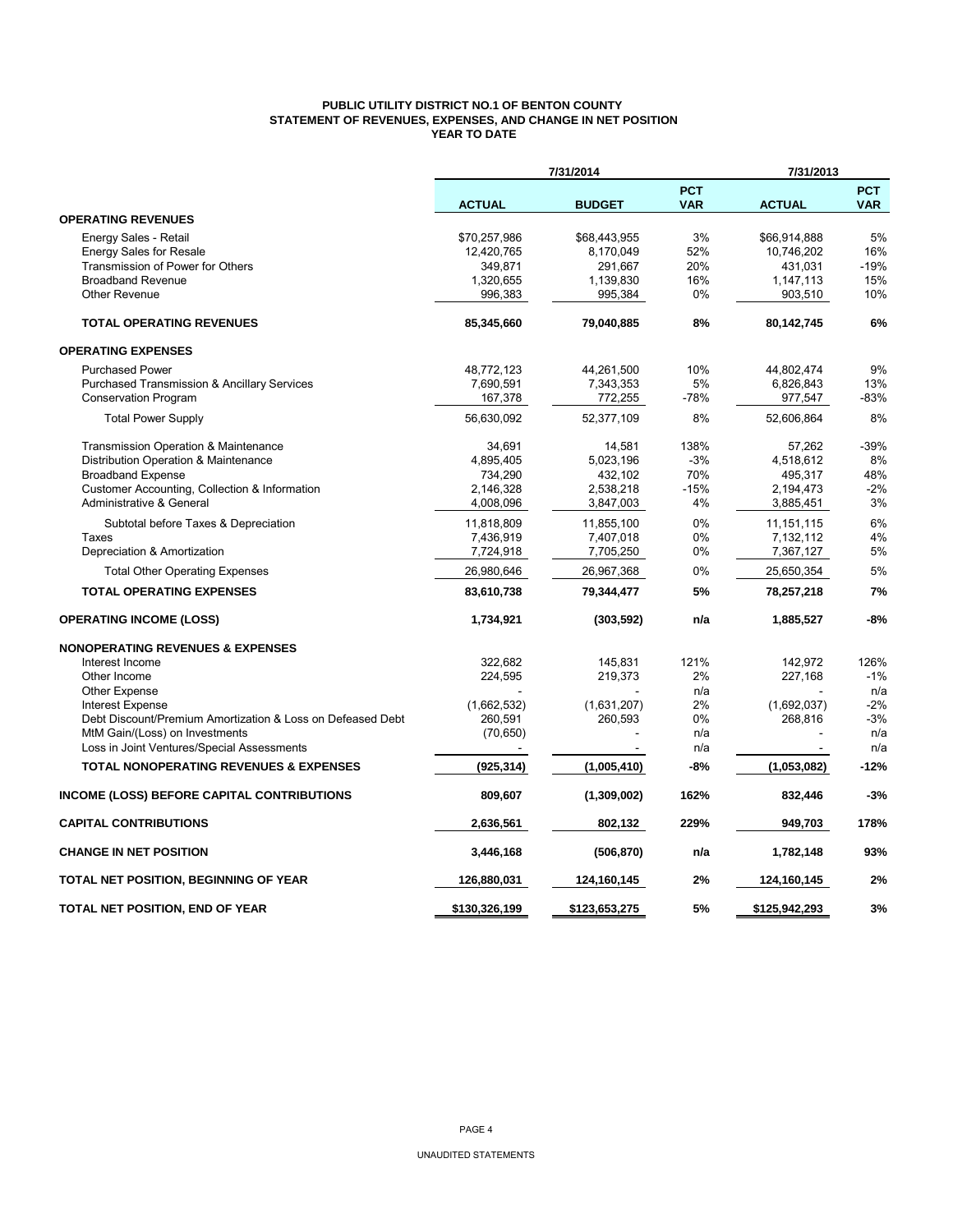#### **PUBLIC UTILITY DISTRICT NO. 1 OF BENTON COUNTY STATEMENT OF REVENUES, EXPENSES, AND CHANGE IN NET POSITION 2014 MONTHLY ACTIVITY**

|                                                        | January    | February                 | March                    | <b>April</b>             | May                      | June                      | July        | August | September | October | <b>November</b> | December | <b>Total</b> |
|--------------------------------------------------------|------------|--------------------------|--------------------------|--------------------------|--------------------------|---------------------------|-------------|--------|-----------|---------|-----------------|----------|--------------|
| <b>OPERATING REVENUES</b>                              |            |                          |                          |                          |                          |                           |             |        |           |         |                 |          |              |
| Energy Sales - Retail                                  |            | \$9,570,658 \$10,756,933 | \$9,226,432              | \$8,203,336              | \$8,854,036              | \$11,303,348 \$12,343,243 |             |        |           |         |                 |          | \$70,257,986 |
| <b>Energy Sales for Resale</b>                         | 2,248,820  | 1,963,427                | 2,678,030                | 2,074,411                | 1,377,048                | 929,623                   | 1,149,406   |        |           |         |                 |          | 12,420,765   |
| Transmission of Power for Others                       | 40,600     | 40,013                   | 65,319                   | 68,313                   | 65,380                   | 40,484                    | 29,763      |        |           |         |                 |          | 349,872      |
| <b>Broadband Revenue</b>                               | 206,073    | 194,972                  | 164,809                  | 228,860                  | 165,657                  | 190,281                   | 170,005     |        |           |         |                 |          | 1,320,657    |
| <b>Other Electric Revenue</b>                          | 400,780    | 85,779                   | 82,640                   | 87,625                   | 127,017                  | 95,047                    | 117,496     |        |           |         |                 |          | 996,384      |
| <b>TOTALOPERATING REVENUES</b>                         | 12,466,931 | 13,041,124               | 12,217,230               | 10,662,545               | 10,589,138               | 12,558,783                | 13,809,913  |        |           |         |                 |          | 85,345,664   |
| <b>OPERATING EXPENSES</b>                              |            |                          |                          |                          |                          |                           |             |        |           |         |                 |          |              |
| <b>Purchased Power</b>                                 | 7,220,915  | 8,400,092                | 6,623,623                | 7,020,035                | 5,741,770                | 6,161,667                 | 7,604,022   |        |           |         |                 |          | 48,772,124   |
| <b>Purchased Transmission &amp; Ancillary Services</b> | 1,097,134  | 1,100,788                | 1,119,704                | 1,078,670                | 1,121,017                | 1,048,677                 | 1,124,601   |        |           |         |                 |          | 7,690,591    |
| <b>Conservation Program</b>                            | 40,140     | 23,755                   | 172,588                  | (181, 153)               | 34,268                   | 23,794                    | 53,986      |        |           |         |                 |          | 167,378      |
| <b>Total Power Supply</b>                              | 8,358,189  | 9,524,635                | 7,915,915                | 7,917,552                | 6,897,055                | 7,234,138                 | 8,782,609   |        |           |         |                 |          | 56,630,093   |
| Transmission Operation & Maintenance                   | 1,124      | 240                      | 661                      | 7,535                    | 19,896                   | 3,450                     | 1,785       |        |           |         |                 |          | 34,691       |
| Distribution Operation & Maintenance                   | 672,360    | 580,990                  | 790,836                  | 809,174                  | 685,371                  | 651,869                   | 704,806     |        |           |         |                 |          | 4,895,406    |
| <b>Broadband Expense</b>                               | 13,608     | 33,899                   | 84,104                   | 53,060                   | 68,575                   | 191,397                   | 289,646     |        |           |         |                 |          | 734,289      |
| Customer Accounting, Collection & Information          | 262,749    | 272,237                  | 324,394                  | 332,518                  | 291,102                  | 321,191                   | 342,136     |        |           |         |                 |          | 2,146,327    |
| Administrative & General                               | 660,115    | 489,273                  | 583,036                  | 494,050                  | 620,911                  | 567,578                   | 593,133     |        |           |         |                 |          | 4,008,096    |
|                                                        |            |                          |                          |                          |                          |                           |             |        |           |         |                 |          |              |
| Subtotal before Taxes & Depreciation                   | 1,609,956  | 1,376,639                | 1,783,031                | 1,696,337                | 1,685,855                | 1,735,485                 | 1,931,506   |        |           |         |                 |          | 11,818,809   |
| Taxes                                                  | 1,231,153  | 1,183,730                | 1,053,806                | 894,730                  | 905,780                  | 1,029,562                 | 1,138,157   |        |           |         |                 |          | 7,436,918    |
| Depreciation & Amortization                            | 1,148,133  | 1,116,906                | 1,102,344                | 1,062,117                | 1,095,914                | 1,099,661                 | 1,099,843   |        |           |         |                 |          | 7,724,918    |
| <b>Total Other Operating Expenses</b>                  | 3,989,242  | 3,677,275                | 3,939,181                | 3,653,184                | 3,687,549                | 3,864,708                 | 4,169,506   |        |           |         |                 |          | 26,980,645   |
| <b>TOTAL OPERATING EXPENSES</b>                        | 12,347,431 | 13,201,910               | 11,855,096               | 11,570,736               | 10,584,604               | 11,098,846                | 12,952,115  |        |           |         |                 |          | 83,610,738   |
| <b>OPERATING INCOME (LOSS)</b>                         | 119,500    | (160, 786)               | 362,134                  | (908, 191)               | 4,534                    | 1,459,937                 | 857,798     |        |           |         |                 |          | 1,734,926    |
| <b>NONOPERATING REVENUES &amp; EXPENSES</b>            |            |                          |                          |                          |                          |                           |             |        |           |         |                 |          |              |
| Interest Income                                        | 266,831    | (35, 422)                | (104, 942)               | 89,061                   | 61,632                   | (3,649)                   | (21, 479)   |        |           |         |                 |          | 252,032      |
| Other Income                                           | 47,668     | 33,233                   | 32,273                   | 14,980                   | 33,752                   | 31,344                    | 31,345      |        |           |         |                 |          | 224,595      |
| Other Expense                                          |            |                          | $\sim$                   |                          |                          | $\omega$                  |             |        |           |         |                 |          |              |
| <b>Interest Expense</b>                                | (235, 611) | (234, 811)               | (235, 385)               | (237, 480)               | (246, 111)               | (236, 780)                | (236, 352)  |        |           |         |                 |          | (1,662,530)  |
| Debt Discount & Expense Amortization                   | 37,227     | 37,227                   | 37,227                   | 37,227                   | 37,227                   | 37,227                    | 37,227      |        |           |         |                 |          | 260,589      |
| Loss in Joint Ventures/Special Assessments             |            | $\blacksquare$           | $\overline{\phantom{a}}$ | $\overline{\phantom{a}}$ | $\overline{\phantom{a}}$ | $\sim$                    |             |        |           |         |                 |          | $\sim$       |
| TOTAL NONOPERATING REV/EXP                             | 116,115    | (199, 773)               | (270, 827)               | (96, 212)                | (113,500)                | (171, 858)                | (189, 259)  |        |           |         |                 |          | (925, 314)   |
| <b>INCOME (LOSS) BEFORE CAPITAL CONTRIBUTIONS</b>      | 235,615    | (360, 559)               | 91,307                   | (1,004,403)              | (108, 966)               | 1,288,079                 | 668,539     |        |           |         |                 |          | 809,612      |
| <b>CAPITAL CONTRIBUTIONS</b>                           | 21,246     | 42,411                   | 112,992                  | 129,198                  | 44,130                   | 198,129                   | 2,088,455   |        |           |         |                 |          | 2,636,561    |
| <b>CHANGE IN NET POSITION</b>                          | \$256,861  | (\$318, 148)             | \$204,299                | (\$875,205)              | ( \$64, 836)             | \$1,486,208               | \$2,756.994 | \$0    | \$0       | \$0     | \$0             | \$0      | \$3,446.173  |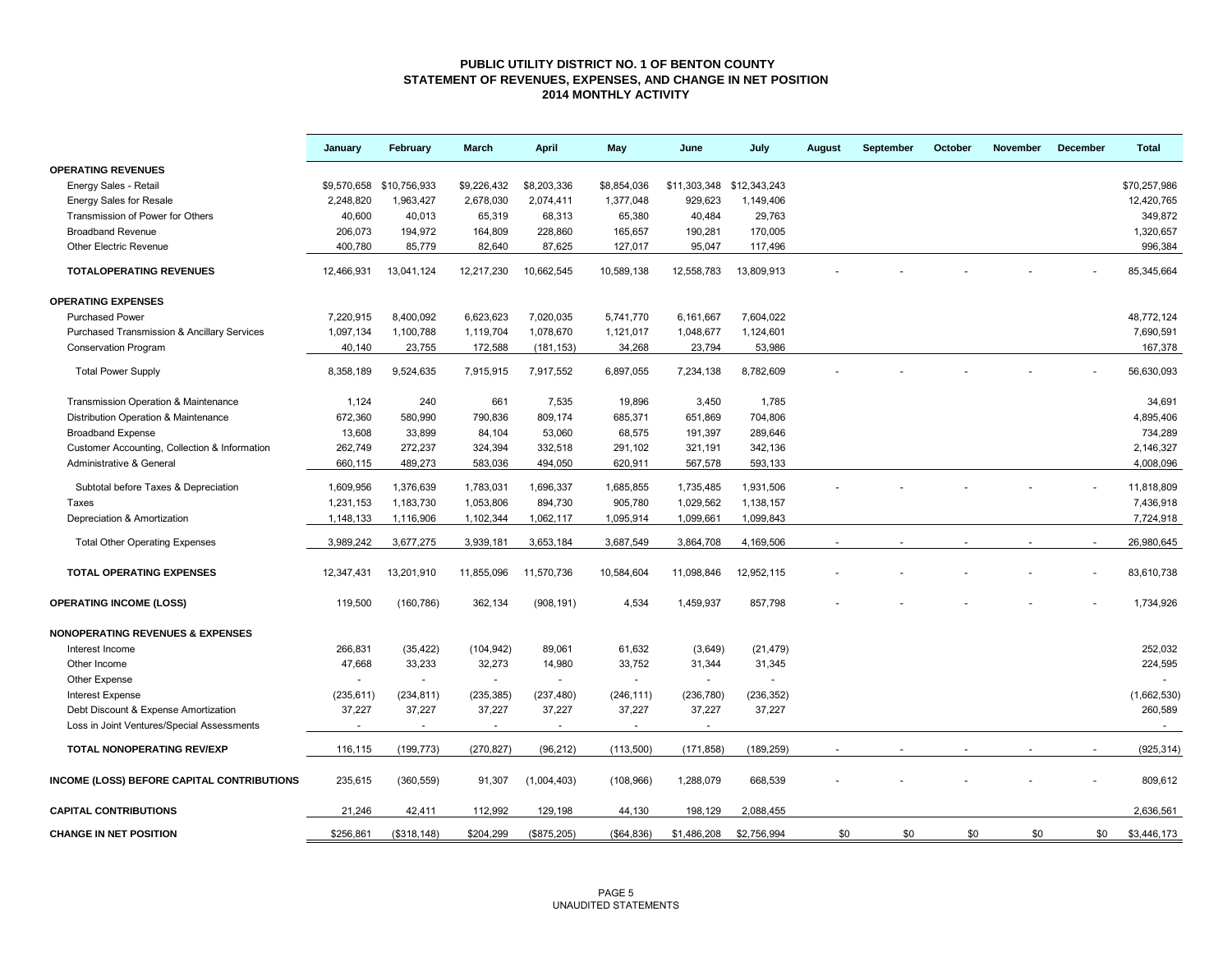#### **PUBLIC UTILITY DISTRICT NO. 1 OF BENTON COUNTY COMPARATIVE STATEMENT OF NET POSITION ASSETS AND DEFERRED OUTFLOWS OF RESOURCES**

|                                                           | 7/31/2014       | 7/31/2013       | Increase/(Decrease)<br>Amount | Percent |
|-----------------------------------------------------------|-----------------|-----------------|-------------------------------|---------|
| <b>ASSETS</b>                                             |                 |                 |                               |         |
| <b>CURRENT ASSETS</b>                                     |                 |                 |                               |         |
| Cash & Cash Equivalents                                   |                 |                 |                               |         |
| Unrestricted Cash & Cash Equivalents                      | \$25,647,373    | \$23,290,567    | \$2,356,807                   |         |
| Investments                                               | 11,939,742      | 14,328,779      | (2,389,037)                   |         |
| Designated Rate Stabilization Fund                        | 7,500,000       | 7,500,000       | $\overline{a}$                |         |
| Designated Debt Service Reserve Fund                      | 4,000,000       | 4,000,000       | $\overline{a}$                |         |
| Designated BTOP Reserve Fund                              | 348,813         | 348,813         |                               |         |
| Accounts Receivable, net                                  | 10,813,792      | 10,707,556      | 106,237                       |         |
| <b>BPA Prepay Receivable</b>                              | 600,000         | 600,000         | $\blacksquare$                |         |
| <b>Accrued Interest Receivable</b>                        | 73,803          | 107,644         | (33, 841)                     |         |
| Wholesale Power Receivable                                | 90,128          | 57,776          | 32,352                        |         |
| <b>Accrued Unbilled Revenue</b>                           | 3,460,000       | 3,200,000       | 260,000                       |         |
| Inventory Materials & Supplies                            | 5,331,341       | 4,672,841       | 658,500                       |         |
| Prepaid Expenses & Option Premiums                        | 554,929         | 155,004         | 399,925                       |         |
| <b>Total Current Assets</b>                               | 70,359,921      | 68,968,979      | 1,390,942                     | 2%      |
| <b>NONCURRENT ASSETS</b>                                  |                 |                 |                               |         |
| Restricted Bond Reserve Fund                              | 140,017         | 140,017         |                               |         |
| <b>Other Receivables</b>                                  | 92,019          | 103,974         | (11, 955)                     |         |
| <b>BPA Prepay Receivable</b>                              | 7,900,000       | 8,500,000       | (600,000)                     |         |
| Deferred Purchased Power Costs                            | 7,922,590       | 8,440,699       | (518, 108)                    |         |
|                                                           | 16,054,626      | 17,184,690      | (530,064)                     | $-7%$   |
| <b>Utility Plant</b>                                      |                 |                 |                               |         |
| Land and Intangible Plant                                 | 3,370,257       | 3,266,677       | 103,580                       |         |
| <b>Electric Plant in Service</b>                          | 281,041,783     | 267,304,825     | 13,736,958                    |         |
| <b>Construction Work in Progress</b>                      | 3,575,527       | 5,176,668       | (1,601,141)                   |         |
| <b>Accumulated Depreciation</b>                           | (164, 560, 078) | (153, 317, 644) | (11, 242, 435)                |         |
| <b>Net Utility Plant</b>                                  | 123,427,489     | 122,430,527     | 996,962                       | 1%      |
| <b>Total Noncurrent Assets</b>                            | 139,482,115     | 139,615,217     | (133, 102)                    | $0\%$   |
| <b>Total Assets</b>                                       | 209,842,036     | 208,584,195     | 1,257,841                     | 1%      |
|                                                           |                 |                 |                               |         |
| DEFERRED OUTFLOWS OF RESOURCES                            |                 |                 |                               |         |
| Unamortized Loss on Defeased Debt                         | 158,078         | 217,091         | (59, 012)                     |         |
| Accumulated Decrease in Fair Value of Hedging Derivatives | 370,238         | 17,842          | 352,396                       |         |
| <b>Total Deferred Outflows of Resources</b>               | 528,316         | 234,933         | 293,383                       |         |
| TOTAL ASSETS & DEFERRED OUTFLOWS OF RESOURCES             |                 |                 |                               |         |
|                                                           | \$210,370,352   | \$208,819,128   | \$1,551,224                   | 1%      |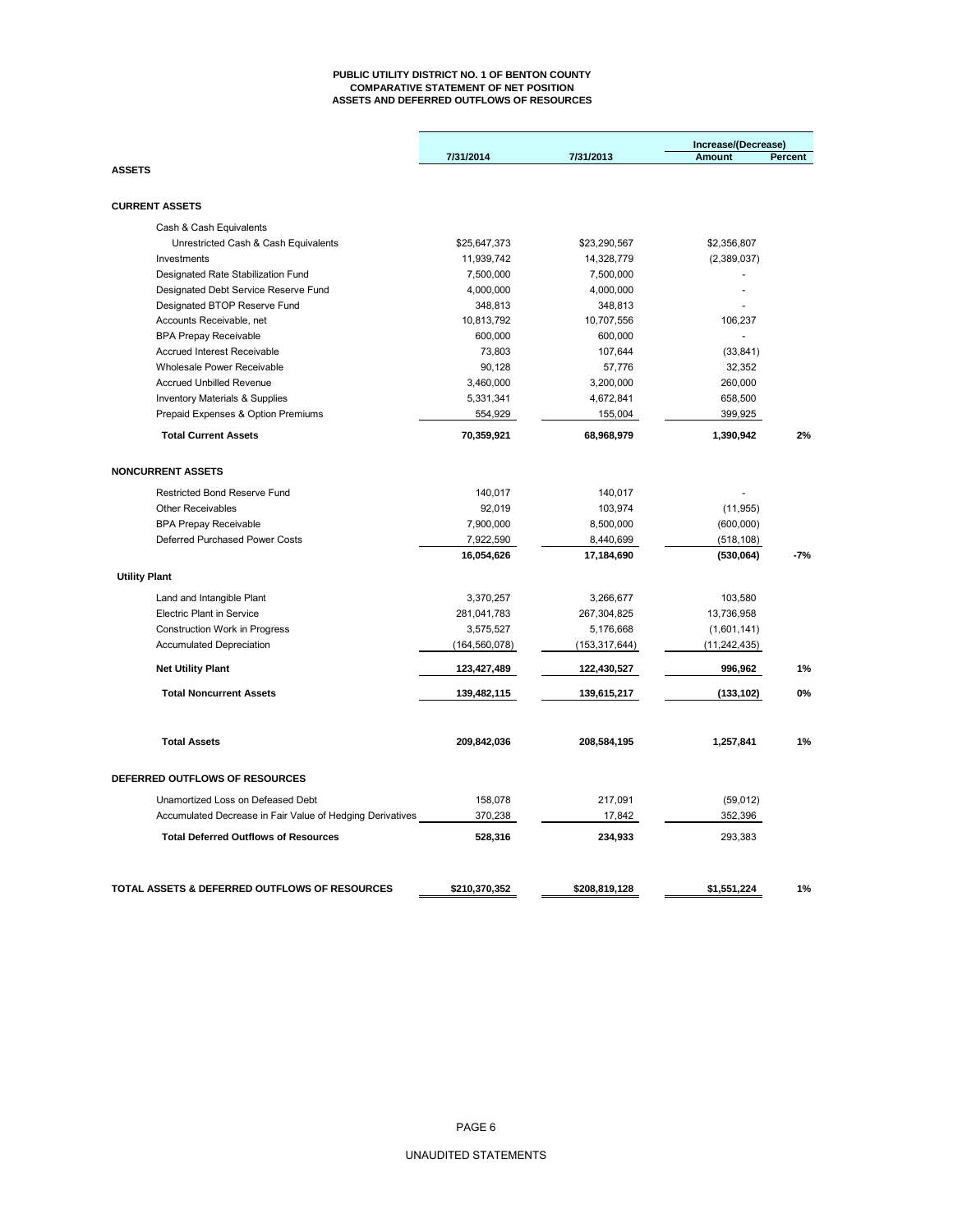#### **PUBLIC UTILITY DISTRICT NO. 1 OF BENTON COUNTY COMPARATIVE STATEMENT OF NET POSITION LIABILITIES AND DEFERRED INFLOWS OF RESOURCES**

|                                                                      |               |               | Increase/(Decrease) |         |
|----------------------------------------------------------------------|---------------|---------------|---------------------|---------|
|                                                                      | 7/31/2014     | 7/31/2013     | <b>Amount</b>       | Percent |
| <b>LIABILITIES</b>                                                   |               |               |                     |         |
|                                                                      |               |               |                     |         |
| <b>CURRENT LIABILITIES</b>                                           |               |               |                     |         |
| <b>Warrants Outstanding</b>                                          | \$555,242     | \$221,454     | \$333,787           |         |
| <b>Accounts Payable</b>                                              | 7,994,529     | 7,979,070     | 15,459              |         |
| <b>Customer Deposits</b>                                             | 1,390,387     | 1,295,384     | 95,003              |         |
| <b>Accrued Taxes Payable</b>                                         | 2,354,714     | 2,262,869     | 91,845              |         |
| Other Current & Accrued Liabilities                                  | 1,191,097     | 1,151,730     | 39,366              |         |
| Accrued Interest Payable                                             | 638,929       | 662,360       | (23, 432)           |         |
| Revenue Bonds, Current Portion                                       | 3,035,000     | 2,940,000     | 95,000              |         |
| <b>Total Current Liabilities</b>                                     | 17,159,897    | 16,512,868    | 647,029             | 4%      |
| <b>NONCURRENT LIABILITIES</b>                                        |               |               |                     |         |
| 2005 Bond Issue                                                      | 1,900,000     | 3,040,000     |                     |         |
| 2010 Bond Issue                                                      | 17,345,000    | 17,345,000    | (1, 140, 000)       |         |
| 2011 Bond Issue                                                      | 34,355,000    | 36,250,000    | (1,895,000)         |         |
| Unamortized Premium & Discount                                       | 3,779,474     | 4,289,913     | (510, 440)          |         |
| Deferred Revenue                                                     | 832,163       | 1,151,147     | (318, 984)          |         |
| <b>BPA Prepay Incentive Credit</b>                                   | 2,284,491     | 2,445,747     | (161, 256)          |         |
| <b>Other Liabilities</b>                                             | 2,178,007     | 1,692,329     | 485,678             |         |
| <b>Total Noncurrent Liabilities</b>                                  | 62,674,134    | 66,214,136    | (3,540,002)         | -5%     |
|                                                                      |               |               |                     |         |
| <b>Total Liabilities</b>                                             | 79,834,030    | 82,727,004    | (2,892,973)         | $-3%$   |
| DEFERRED INFLOWS OF RESOURCES                                        |               |               |                     |         |
| Accumulated Increase in Fair Value of Hedging Derivatives            | 210,123       | 149,831       | 60,292              |         |
|                                                                      |               |               |                     |         |
| <b>Total Deferred Inflows of Resources</b>                           | 210,123       | 149,831       | 60,292              | 40%     |
| <b>NET POSITION</b>                                                  |               |               |                     |         |
| Net Investment in Capital Assets                                     | 63,171,094    | 58,782,704    | 4,388,389           |         |
| <b>Restricted for Debt Service</b>                                   | 140,017       | 140,017       |                     |         |
| Unrestricted                                                         | 67,015,088    | 67,019,572    | (4, 483)            |         |
| <b>Total Net Position</b>                                            | 130,326,199   | 125,942,293   | 4,383,906           | 3%      |
| TOTAL NET POSITION, LIABILITIES AND                                  |               |               |                     |         |
| DEFERRED INFLOWS OF RESOURCES                                        |               |               |                     |         |
|                                                                      | \$210,370,352 | \$208,819,128 | \$1,551,224         | 1%      |
| <b>CURRENT RATIO:</b>                                                | 4.10:1        | 4.18:1        |                     |         |
| (Current Assets / Current Liabilities)                               |               |               |                     |         |
| <b>WORKING CAPITAL:</b><br>(Current Assets less Current Liabilities) | \$53,200,025  | \$52,456,111  | \$743,914           | 1%      |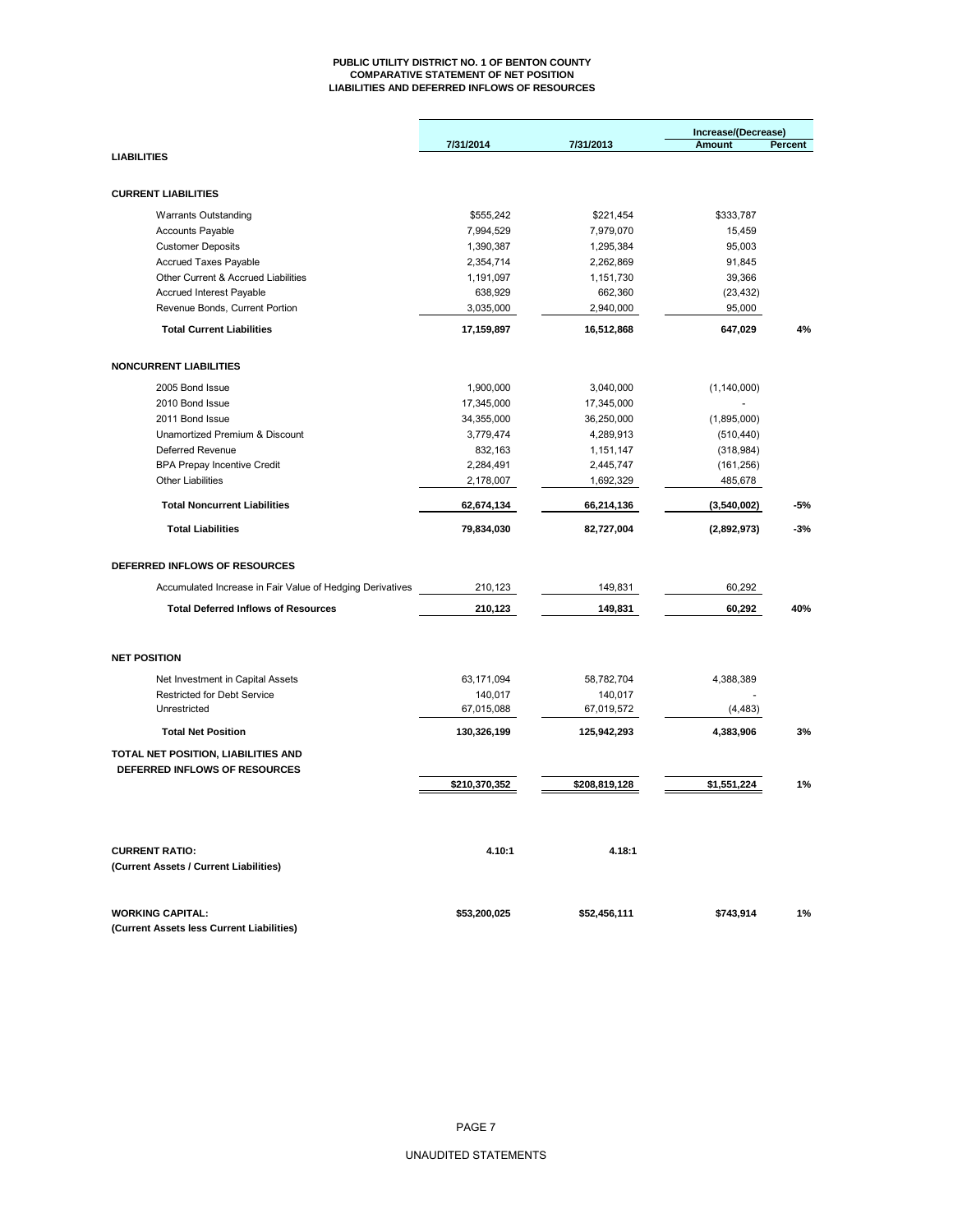#### **PUBLIC UTILITY DISTRICT NO. 1 OF BENTON COUNTY ENERGY STATISTICAL DATA CURRENT MONTH**

|                                                                              | 7/31/2014                  |                            |              | 7/31/2013                  |              |  |
|------------------------------------------------------------------------------|----------------------------|----------------------------|--------------|----------------------------|--------------|--|
|                                                                              |                            |                            | <b>PCT</b>   |                            | <b>PCT</b>   |  |
|                                                                              | <b>ACTUAL</b>              | <b>BUDGET</b>              | <b>VAR</b>   | <b>ACTUAL</b>              | <b>VAR</b>   |  |
| <b>ENERGY SALES RETAIL - REVENUE</b><br>Residential                          | \$3,986,667                | \$3,867,773                | 3%           | \$3,989,685                | 0%           |  |
| <b>Small General Service</b>                                                 | 734,293                    | 720,770                    | 2%           | 732,966                    | 0%           |  |
| <b>Medium General Service</b>                                                | 943,195                    | 921,499                    | 2%           | 933,985                    | 1%           |  |
| Large General Service                                                        | 1,097,368                  | 952,514                    | 15%          | 1,044,673                  | 5%           |  |
| Large Industrial                                                             | 254,427                    | 281,426                    | $-10%$       | 254,026                    | 0%           |  |
| Small Irrigation                                                             | 161,586                    | 146,006                    | 11%          | 148,226                    | 9%           |  |
| Large Irrigation                                                             | 4,209,215                  | 4,134,686                  | 2%           | 3,972,148                  | 6%           |  |
| <b>Street Lights</b>                                                         | 17,116                     | 18,335                     | $-7%$        | 17,705                     | $-3%$        |  |
| <b>Security Lights</b>                                                       | 20,421                     | 20,558                     | $-1%$        | 20,573                     | $-1%$        |  |
| <b>Unmetered Accounts</b>                                                    | 14,039                     | 14,996                     | $-6%$        | 13,996                     | 0%           |  |
| <b>Billed Revenues Before Taxes</b>                                          | \$11,438,327               | \$11,078,563               | 3%           | \$11,127,983               | 3%           |  |
| <b>City Occupation Taxes</b>                                                 | 428,916                    | 403,865                    | 6%           | 426,663                    | 1%           |  |
| Bad Debt Expense (reduced from 0.25% to 0.2% of retail sales in August 2013) | (24,000)                   | (24, 495)                  | $-2%$        | (29,000)                   | $-17%$       |  |
| <b>Unbilled Revenue</b>                                                      | 500,000                    | 500,000                    | 0%           | 800,000                    | $-38%$       |  |
| <b>TOTAL SALES - REVENUE</b>                                                 | \$12,343,243               | \$11,957,933               | 3%           | \$12,325,646               | 0%           |  |
|                                                                              |                            |                            |              |                            |              |  |
| <b>ENERGY SALES RETAIL - kWh</b><br>Residential                              |                            |                            | 8%           |                            | 0%           |  |
| <b>Small General Service</b>                                                 | 51,878,664<br>10,898,332   | 48,243,212                 | 6%           | 51,932,912<br>10,896,923   | 0%           |  |
| <b>Medium General Service</b>                                                | 15,526,971                 | 10,310,155<br>14,915,225   | 4%           | 15,233,651                 | 2%           |  |
| Large General Service                                                        | 19,689,940                 | 16,345,675                 | 20%          | 18,704,243                 | 5%           |  |
| Large Industrial                                                             | 6,111,425                  | 6,610,801                  | $-8%$        | 6,074,935                  | 1%           |  |
| Small Irrigation                                                             | 3,475,842                  | 3,015,012                  | 15%          | 3,152,789                  | 10%          |  |
| Large Irrigation                                                             | 102,773,871                | 98,800,169                 | 4%           | 97,242,342                 | 6%           |  |
| <b>Street Lights</b>                                                         | 225,064                    | 233,972                    | $-4%$        | 229,161                    | $-2%$        |  |
| Security Lights                                                              | 103,476                    | 89,891                     | 15%          | 105,163                    | $-2%$        |  |
| <b>Unmetered Accounts</b>                                                    | 248,246                    | 246,767                    | 1%           | 247,676                    | 0%           |  |
| <b>TOTAL kWh BILLED</b>                                                      | 210,931,831                | 198,810,879                | 6%           | 203,819,795                | 3%           |  |
|                                                                              |                            |                            |              |                            |              |  |
| <b>NET POWER COST</b>                                                        |                            |                            |              |                            |              |  |
| <b>BPA Power Costs</b>                                                       |                            |                            |              |                            |              |  |
| Slice                                                                        | \$2,563,915                | \$2,687,244                | $-5%$        | \$2,521,203                | 2%           |  |
| <b>Block</b>                                                                 | 2,071,794                  | 2,071,784                  | 0%           | 1,850,133                  | 12%          |  |
| Subtotal<br><b>Other Power Purchases</b>                                     | 4,635,709                  | 4,759,028                  | $-3%$<br>14% | 4,371,336<br>2,207,864     | 6%<br>$-19%$ |  |
| Frederickson                                                                 | 1,778,405<br>1,189,907     | 1,566,350<br>1,321,306     | $-10%$       | 1,379,207                  | $-14%$       |  |
| Transmission                                                                 | 754,005                    | 738,457                    | 2%           | 650,202                    | 16%          |  |
| Ancillary                                                                    | 370,597                    | 329,852                    | 12%          | 377,040                    | $-2%$        |  |
| <b>Conservation Program</b>                                                  | 53,986                     | 110,322                    | $-51%$       | 128,334                    | $-58%$       |  |
| <b>Gross Power Costs</b>                                                     | 8,782,609                  | 8,825,315                  | 0%           | 9,113,984                  | $-4%$        |  |
| Less Sales for Resale-Energy                                                 | (1,003,707)                | (1, 215, 356)              | $-17%$       | (1,850,709)                | $-46%$       |  |
| Less Sales for Resale-Gas                                                    | (145, 699)                 |                            | n/a          |                            | n/a          |  |
| Less Transmission of Power for Others                                        | (29, 763)                  | (41, 667)                  | -29%         | (21, 058)                  | 41%          |  |
| <b>NET POWER COSTS</b>                                                       | \$7,603,441                | \$7,568,292                | 0%           | \$7,242,217                | 5%           |  |
|                                                                              |                            |                            |              |                            |              |  |
| <b>NET POWER - kWh</b>                                                       |                            |                            |              |                            |              |  |
| <b>BPA Power Costs</b>                                                       |                            |                            |              |                            |              |  |
| Slice                                                                        | 102,643,000                | 66,820,982                 | 54%          | 100,541,000                | 2%           |  |
| <b>Block</b><br>Subtotal                                                     | 112,395,000<br>215,038,000 | 112,395,458<br>179,216,440 | 0%<br>20%    | 106,304,000<br>206,845,000 | 6%<br>4%     |  |
| <b>Other Power Purchases</b>                                                 | 44,646,577                 | 44,510,625                 | 0%           | 58,372,488                 | -24%         |  |
| Frederickson                                                                 | 14,402,000                 | 20,800,000                 | -31%         | 24,768,000                 | $-42%$       |  |
| Gross Power kWh                                                              | 274,086,577                | 244,527,065                | 12%          | 289,985,488                | $-5%$        |  |
| Less Sales for Resale                                                        | (35,605,000)               | (26, 480, 000)             | 34%          | (61,065,000)               | -42%         |  |
| Less Transmission Losses/Imbalance                                           | (3,514,000)                | (2,037,686)                | 72%          | (3,544,000)                | $-1%$        |  |
| <b>NET POWER - kWh</b>                                                       | 234,967,577                | 216,009,379                | 9%           | 225,376,488                | 4%           |  |
|                                                                              |                            |                            |              |                            |              |  |
| <b>COST PER MWh: (dollars)</b>                                               |                            |                            |              |                            |              |  |
| Gross Power Cost (average)                                                   | \$32.04                    | \$36.09                    | $-11%$       | \$31.43                    | 2%           |  |
| Net Power Cost                                                               | \$32.36                    | \$35.04                    | $-8%$        | \$32.13                    | 1%           |  |
| <b>BPA Power Cost</b>                                                        | \$21.56                    | \$26.55                    | $-19%$       | \$21.13                    | 2%           |  |
| Sales for Resale                                                             | \$28.19                    | \$0.00                     | n/a          | \$30.31                    | -7%          |  |
|                                                                              |                            |                            |              |                            |              |  |
| <b>ACTIVE SERVICE AGREEMENTS:</b>                                            |                            |                            |              |                            |              |  |
| Residential<br><b>Small General Service</b>                                  | 41,770                     |                            |              | 41,372<br>4,683            | 1%           |  |
| <b>Medium General Service</b>                                                | 4,736<br>754               |                            |              | 743                        | $1\%$<br>1%  |  |
| Large General Service                                                        | 148                        |                            |              | 145                        | 2%           |  |
| Large Industrial                                                             | 3                          |                            |              | 3                          | 0%           |  |
| Small Irrigation                                                             | 562                        |                            |              | 570                        | $-1%$        |  |
| Large Irrigation                                                             | 229                        |                            |              | 219                        | 5%           |  |
| <b>Street Lights</b>                                                         | 9                          |                            |              | 9                          | 0%           |  |
| <b>Security Lights</b>                                                       | 1,491                      |                            |              | 1,492                      | 0%           |  |
| <b>Unmetered Accounts</b>                                                    | 358                        |                            |              | 355                        | 1%           |  |
| <b>TOTAL</b>                                                                 | 50,060                     |                            |              | 49,591                     | 1%           |  |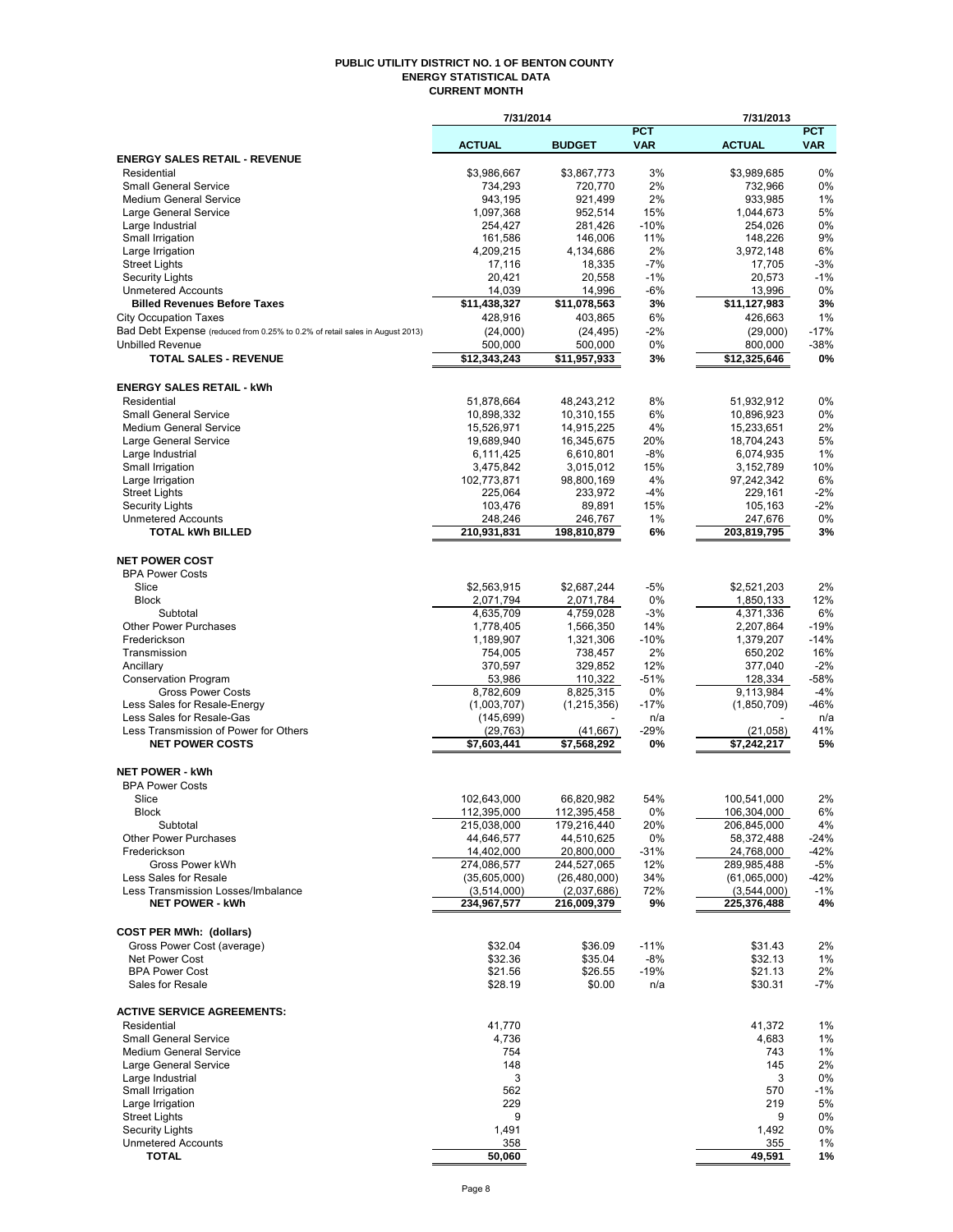#### **PUBLIC UTILITY DISTRICT NO. 1 OF BENTON COUNTY ENERGY STATISTICAL DATA YEAR TO DATE**

|                                                                              | 7/31/2014                     |                                       |                          | 7/31/2013                     |                          |
|------------------------------------------------------------------------------|-------------------------------|---------------------------------------|--------------------------|-------------------------------|--------------------------|
|                                                                              | <b>ACTUAL</b>                 | <b>BUDGET</b>                         | <b>PCT</b><br><b>VAR</b> | <b>ACTUAL</b>                 | <b>PCT</b><br><b>VAR</b> |
| <b>ENERGY SALES RETAIL - REVENUE</b>                                         |                               |                                       |                          |                               |                          |
| Residential                                                                  | \$31,697,039                  | \$32,055,206                          | $-1%$                    | \$30,637,241                  | 3%                       |
| <b>Small General Service</b>                                                 | 4,860,119                     | 4,838,032                             | 0%                       | 4,739,155                     | 3%                       |
| <b>Medium General Service</b><br>Large General Service                       | 6,660,474<br>7,309,723        | 6,673,830<br>7,397,175                | 0%<br>$-1%$              | 6,386,581<br>7,164,210        | 4%<br>2%                 |
| Large Industrial                                                             | 1,867,017                     | 1,972,124                             | $-5%$                    | 1,900,067                     | $-2%$                    |
| Small Irrigation                                                             | 613,497                       | 551,045                               | 11%                      | 563,212                       | 9%                       |
| Large Irrigation                                                             | 15,117,999                    | 12,788,805                            | 18%                      | 13,073,858                    | 16%                      |
| <b>Street Lights</b>                                                         | 122,927                       | 125,618                               | $-2%$                    | 121,353                       | 1%                       |
| <b>Security Lights</b><br><b>Unmetered Accounts</b>                          | 138,169<br>98,018             | 144,720<br>103,047                    | $-5%$<br>$-5%$           | 141,548<br>97,395             | $-2%$<br>1%              |
| <b>Billed Revenues Before Taxes</b>                                          | \$68,484,981                  | \$66,649,602                          | 3%                       | \$64,824,620                  | 6%                       |
| <b>City Occupation Taxes</b>                                                 | 3.160.005                     | 3,181,715                             | $-1%$                    | 3.061,268                     | 3%                       |
| Bad Debt Expense (reduced from 0.25% to 0.2% of retail sales in August 2013) | (147,000)                     | (147, 362)                            | 0%                       | (174,000)                     | $-16%$                   |
| <b>Unbilled Revenue</b>                                                      | (1, 240, 000)                 | (1,240,000)                           | 0%                       | (797,000)                     | 56%                      |
| <b>TOTAL SALES - REVENUE</b>                                                 | \$70,257,986                  | \$68,443,955                          | 3%                       | \$66,914,888                  | 5%                       |
| <b>ENERGY SALES RETAIL - kWh</b>                                             |                               |                                       |                          |                               |                          |
| Residential                                                                  | 419,231,480                   | 418,829,845                           | 0%                       | 403,762,521                   | 4%                       |
| <b>Small General Service</b>                                                 | 71,791,475                    | 70,243,299                            | 2%                       | 69,932,296                    | 3%                       |
| <b>Medium General Service</b>                                                | 102,928,099                   | 102,728,883                           | $0\%$                    | 98,772,160                    | 4%                       |
| Large General Service                                                        | 124,491,980                   | 122,441,233                           | 2%                       | 121,563,827                   | 2%                       |
| Large Industrial<br>Small Irrigation                                         | 42,301,420<br>10,826,776      | 42,906,119<br>8,602,607               | $-1%$<br>26%             | 43,008,790<br>9,658,887       | $-2%$<br>12%             |
| Large Irrigation                                                             | 319,019,741                   | 259,556,714                           | 23%                      | 271,440,018                   | 18%                      |
| <b>Street Lights</b>                                                         | 1,592,953                     | 1,666,683                             | $-4%$                    | 1,604,339                     | $-1%$                    |
| <b>Security Lights</b>                                                       | 724,211                       | 627,182                               | 15%                      | 736,085                       | $-2%$                    |
| <b>Unmetered Accounts</b>                                                    | 1,734,972                     | 1,724,353                             | $1\%$                    | 1,725,164                     | 1%                       |
| <b>TOTAL kWh BILLED</b>                                                      | 1,094,643,107                 | 1,029,326,918                         | 6%                       | 1,022,204,087                 | 7%                       |
| <b>NET POWER COST</b>                                                        |                               |                                       |                          |                               |                          |
| <b>BPA Power Costs</b>                                                       |                               |                                       |                          |                               |                          |
| Slice                                                                        | \$18,441,131                  | \$18,810,708                          | $-2%$                    | \$18,601,779                  | $-1%$                    |
| <b>Block</b>                                                                 | 13,390,950                    | 13,391,085                            | 0%                       | 11,506,518                    | 16%                      |
| Subtotal                                                                     | 31,832,081                    | 32,201,793                            | $-1%$                    | 30,108,297                    | 6%                       |
| <b>Other Power Purchases</b><br>Frederickson                                 | 9,896,952                     | 4,709,699                             | 110%<br>$-4%$            | 8,972,698                     | 10%<br>23%               |
| Transmission                                                                 | 7,043,090<br>5,194,960        | 7,350,008<br>5,169,199                | 0%                       | 5,721,479<br>4,495,436        | 16%                      |
| Ancillary                                                                    | 2,495,631                     | 2,174,154                             | 15%                      | 2,331,407                     | 7%                       |
| <b>Conservation Program</b>                                                  | 167,378                       | 772,255                               | $-78%$                   | 977,547                       | $-83%$                   |
| <b>Gross Power Costs</b>                                                     | 56,630,092                    | 52,377,109                            | 8%                       | 52,606,864                    | 8%                       |
| Less Sales for Resale-Energy                                                 | (11, 845, 394)                | (8, 170, 049)                         | 45%                      | (10,746,202)                  | 10%                      |
| Less Sales for Resale-Gas                                                    | (575, 371)                    |                                       | n/a                      |                               | n/a                      |
| Less Transmission of Power for Others<br><b>NET POWER COSTS</b>              | (349, 871)<br>\$43,859,456    | (291, 667)<br>$\overline{43,915,393}$ | 20%<br>0%                | (431, 031)<br>\$41,429,630    | $-19%$<br>6%             |
|                                                                              |                               |                                       |                          |                               |                          |
| <b>NET POWER - kWh</b>                                                       |                               |                                       |                          |                               |                          |
| <b>BPA Power Costs</b><br>Slice                                              | 718.616.000                   | 611,624,393                           | 17%                      | 670.611.000                   | 7%                       |
| Block                                                                        | 543,987,000                   | 543,994,015                           | 0%                       | 514,511,000                   | 6%                       |
| Subtotal                                                                     | 1,262,603,000                 | 1,155,618,408                         | 9%                       | 1,185,122,000                 | 7%                       |
| <b>Other Power Purchases</b>                                                 | 254,628,432                   | 109,787,793                           | 132%                     | 239,858,199                   | 6%                       |
| Frederickson                                                                 | 55,462,000                    | 112,400,000                           | $-51%$                   | 42,369,000                    | 31%                      |
| Gross Power kWh                                                              | 1.572.693.432                 | 1,377,806,201                         | 14%                      | 1,467,349,199                 | 7%                       |
| Less Sales for Resale                                                        | (435, 414, 000)               | (250, 487, 839)                       | 74%                      | (388, 233, 000)               | 12%                      |
| Less Transmission Losses/Imbalance<br><b>NET POWER - kWh</b>                 | (21,767,000)<br>1,115,512,432 | (16,663,120)<br>1,110,655,242         | 31%<br>0%                | (19,789,000)<br>1,059,327,199 | 10%<br>5%                |
|                                                                              |                               |                                       |                          |                               |                          |
| <b>COST PER MWh: (dollars)</b>                                               |                               |                                       |                          |                               |                          |
| Gross Power Cost (average)<br>Net Power Cost                                 | \$36.01<br>\$39.32            | \$38.01<br>\$39.54                    | $-5%$<br>$-1%$           | \$35.85<br>\$39.11            | 0%<br>1%                 |
| <b>BPA Power Cost</b>                                                        | \$25.21                       | \$27.87                               | $-10%$                   | \$25.41                       | $-1%$                    |
| Sales for Resale                                                             | \$27.20                       | \$17.91                               | 52%                      | \$27.68                       | -2%                      |
| <b>AVERAGE ACTIVE SERVICE AGREEMENTS:</b>                                    |                               |                                       |                          |                               |                          |
| Residential                                                                  | 41,645                        |                                       |                          | 41,216                        | 1%                       |
| <b>Small General Service</b>                                                 | 4,725                         |                                       |                          | 4,671                         | 1%                       |
| <b>Medium General Service</b>                                                | 753                           |                                       |                          | 743                           | 1%                       |
| Large General Service                                                        | 147                           |                                       |                          | 144                           | 2%                       |
| Large Industrial                                                             | 3                             |                                       |                          | 3                             | 0%                       |
| Small Irrigation                                                             | 563                           |                                       |                          | 562                           | 0%                       |
| Large Irrigation<br><b>Street Lights</b>                                     | 222<br>9                      |                                       |                          | 201<br>9                      | 10%<br>0%                |
| <b>Security Lights</b>                                                       | 1,496                         |                                       |                          | 1,481                         | 1%                       |
| <b>Unmetered Accounts</b>                                                    | 357                           |                                       |                          | 354                           | 1%                       |
| <b>TOTAL</b>                                                                 | 49,921                        |                                       |                          | 49,382                        | 1%                       |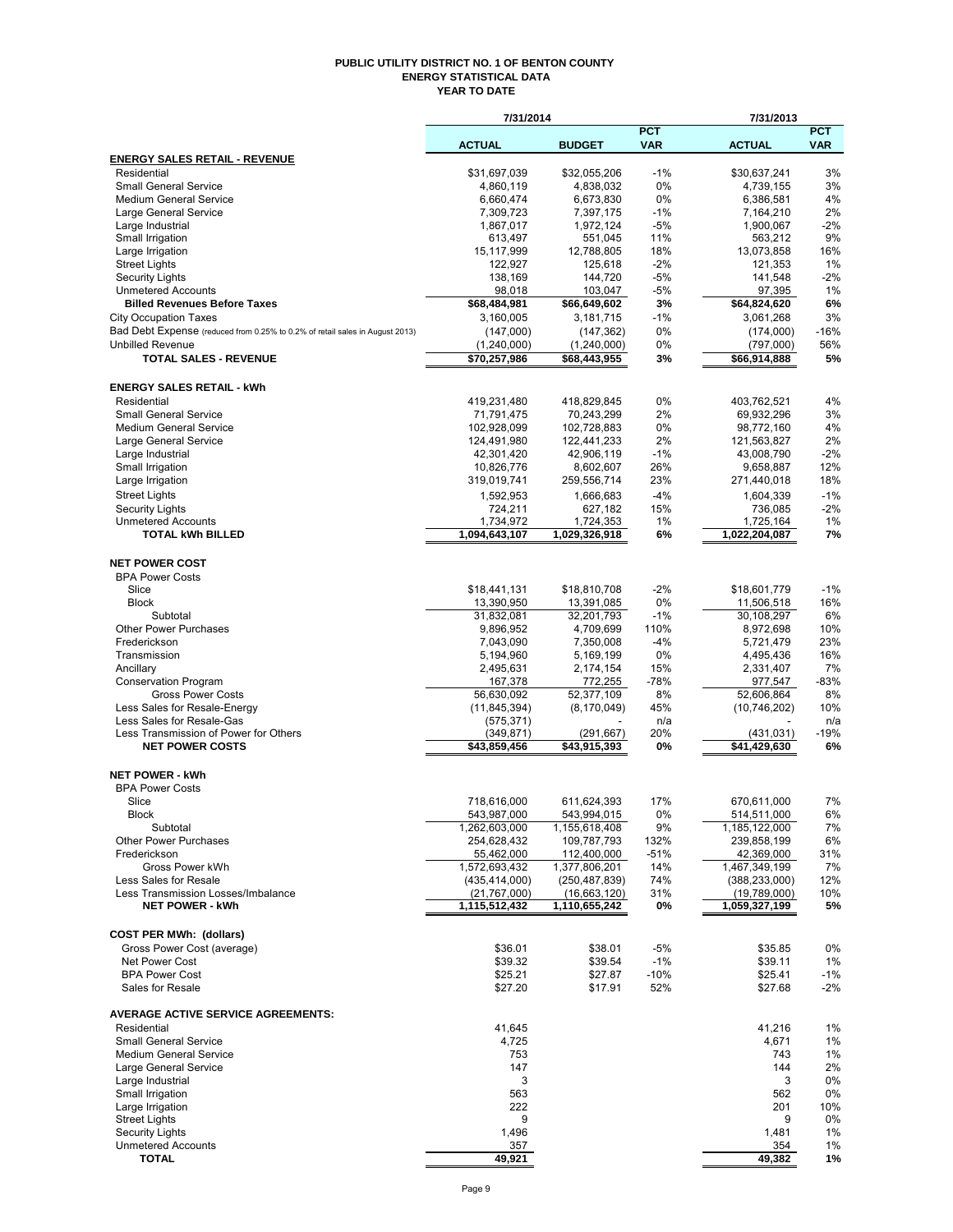#### **PUBLIC UTILITY DISTRICT NO. 1 OF BENTON COUNTY KWH SALES MONTHLY ACTIVITY**

|                               | January    | February   | March      | April      | May          | June       | July        | August     | September    | October    | November     | December       | Total       |
|-------------------------------|------------|------------|------------|------------|--------------|------------|-------------|------------|--------------|------------|--------------|----------------|-------------|
| Residential                   |            |            |            |            |              |            |             |            |              |            |              |                |             |
| 2010                          | 90,401,297 | 62,193,032 | 53,340,924 | 52,167,129 | 41,358,640   | 36,991,324 | 46,276,194  | 56,798,929 | 45,223,487   | 39,318,660 | 47, 167, 407 | 83,538,257     | 654,775,280 |
| 2011                          | 87,928,561 | 74,994,510 | 66,362,298 | 56,496,440 | 44,658,070   | 38,780,815 | 45,214,732  | 49,562,439 | 53,301,689   | 40,235,412 | 51,381,140   | 79,037,233     | 687,953,339 |
| 2012                          | 88,212,383 | 80,652,978 | 57,019,446 | 49,435,721 | 40,022,618   | 41,521,205 | 46,830,893  | 57,987,360 | 50,232,442   | 36,528,055 | 52,822,005   | 66,753,204     | 668,018,310 |
| 2013                          | 85,933,904 | 77,488,047 | 56,513,417 | 48,071,841 | 41,520,865   | 42,301,535 | 51,932,912  | 59,463,795 | 53,272,213   | 41,006,176 | 52,879,427   | 87,502,483     | 697,886,615 |
| 2014                          | 90,995,045 | 86,856,866 | 61,276,449 | 46,126,349 | 38,751,097   | 43,347,010 | 51,878,664  |            |              |            |              |                | 419,231,480 |
| <b>Small General Service</b>  |            |            |            |            |              |            |             |            |              |            |              |                |             |
| 2010                          | 11,298,796 | 9,359,091  | 8,325,664  | 8,910,446  | 8,119,117    | 9,131,977  | 9,264,244   | 11,772,305 | 9,928,289    | 8,493,299  | 7,952,158    | 10,927,613     | 113,482,999 |
| 2011                          | 11,059,833 | 10,192,630 | 9,181,231  | 9,382,413  | 9,157,991    | 9,277,162  | 10,078,685  | 10,533,804 | 10,921,485   | 9,047,075  | 8,522,751    | 10,983,138     | 118,338,198 |
| 2012                          | 11,620,253 | 11,081,244 | 8,731,569  | 8,613,151  | 9,186,607    | 9,378,977  | 10,247,220  | 11,671,124 | 11,202,911   | 8,464,869  | 9,293,606    | 9,929,524      | 119,421,055 |
| 2013                          | 11,394,724 | 10,700,711 | 8,862,866  | 8,958,701  | 9,285,161    | 9,833,210  | 10,896,923  | 12,097,199 | 11,379,590   | 8,965,721  | 9,306,967    | 11,245,947     | 122,927,720 |
| 2014                          | 12,002,884 | 11,773,687 | 9,247,968  | 8,838,271  | 8,960,528    | 10,069,805 | 10,898,332  |            |              |            |              |                | 71,791,475  |
| <b>Medium General Service</b> |            |            |            |            |              |            |             |            |              |            |              |                |             |
| 2010                          | 14,902,921 | 13,314,190 | 12,537,015 | 13,120,661 | 12,944,989   | 14,180,341 | 14,246,821  | 16,794,209 | 14,755,524   | 14,240,649 | 13,708,861   | 16,121,462     | 170,867,643 |
| 2011                          | 15,884,076 | 14,063,566 | 13,241,633 | 14,443,388 | 14, 171, 832 | 13,508,596 | 14,835,014  | 15,898,300 | 16,378,392   | 13,612,489 | 12,898,272   | 16,527,877     | 175,463,435 |
| 2012                          | 15,995,754 | 14,843,947 | 12,863,785 | 13,464,357 | 13,553,914   | 14,103,136 | 14,973,817  | 16,437,847 | 16,513,370   | 14,079,820 | 14,709,116   | 14,459,816     | 175,998,679 |
| 2013                          | 15,375,716 | 14,629,522 | 12,714,807 | 13,158,263 | 13,461,961   | 14,198,240 | 15,233,651  | 16,943,765 | 16, 157, 388 | 14,583,038 | 14,990,108   | 15,803,535     | 177,249,994 |
| 2014                          | 16,255,765 | 16,174,267 | 13,320,761 | 13,438,288 | 13,403,247   | 14,808,800 | 15,526,971  |            |              |            |              |                | 102,928,099 |
| <b>Large General Service</b>  |            |            |            |            |              |            |             |            |              |            |              |                |             |
| 2010                          | 19,010,500 | 17,541,520 | 16,854,980 | 18,160,760 | 16,381,580   | 17,513,200 | 17,387,620  | 20,804,880 | 19,173,218   | 20,426,577 | 16,918,637   | 18,512,888     | 218,686,360 |
| 2011                          | 16,667,038 | 16,211,666 | 15,328,400 | 17,016,972 | 16,378,040   | 16,603,740 | 17,087,020  | 17,842,100 | 20,127,280   | 18,812,860 | 16,068,160   | 21,525,480     | 209,668,756 |
| 2012                          | 17,752,480 | 17,246,280 | 15,614,938 | 17,276,652 | 17,948,285   | 17,269,044 | 17,262,035  | 20,169,040 | 19,875,000   | 19,266,300 | 20,172,401   | 17,524,790     | 217,377,245 |
| 2013                          | 18,363,206 | 16,370,904 | 16,064,720 | 17,280,008 | 17,300,043   | 17,480,703 | 18,704,243  | 20,956,543 | 20,230,220   | 19,362,880 | 19,518,760   | 17,683,240     | 219,315,470 |
| 2014                          | 18,043,140 | 18,004,500 | 16,529,440 | 16,641,080 | 17,175,060   | 18,408,820 | 19,689,940  |            |              |            |              |                | 124,491,980 |
| Large Industrial              |            |            |            |            |              |            |             |            |              |            |              |                |             |
| 2010                          | 6,226,555  | 2,227,330  | 5,627,800  | 5,390,705  | 4,714,640    | 4,859,035  | 5,872,735   | 6,107,230  | 3,465,780    | 1,323,980  | 3,398,080    | 6,150,790      | 55,364,660  |
| 2011                          | 6,299,710  | 4,802,485  | 6,254,835  | 4,856,705  | 6,011,530    | 5,928,790  | 6,292,475   | 6,387,425  | 5,827,005    | 3,302,090  | 2,967,790    | 6,479,970      | 65,410,810  |
| 2012                          | 6,484,220  | 5,701,260  | 6,243,370  | 6,036,840  | 5,596,185    | 5,463,635  | 5,815,140   | 6,333,690  | 4,362,805    | 6,313,930  | 6,307,555    | 5,916,535      | 70,575,165  |
| 2013                          | 6,303,530  | 5,690,550  | 5,970,720  | 6,363,470  | 6,331,645    | 6,273,940  | 6,074,935   | 6,052,520  | 3,037,994    | 6,374,590  | 4,922,960    | 6,405,925      | 69,802,779  |
| 2014                          | 6,203,055  | 5,695,020  | 6,141,110  | 5,917,690  | 6,227,320    | 6,005,800  | 6,111,425   |            |              |            |              |                | 42,301,420  |
| <b>Small Irrigation</b>       |            |            |            |            |              |            |             |            |              |            |              |                |             |
| 2010                          | 3,396      | 2,521      | 483,824    | 1,399,009  | 1,838,477    | 1,849,940  | 2,883,755   | 2,863,673  | 2,013,784    | 1,060,170  | 19,954       | 27,645         | 14,446,148  |
| 2011                          | 3,723      | 2,907      | 337,065    | 903,922    | 1,753,860    | 2,125,131  | 2,842,380   | 3,157,391  | 2,260,605    | 1,098,718  | 113,937      | 6,895          | 14,606,534  |
| 2012                          | 98         | 8          | 300,470    | 947,657    | 2,146,900    | 2,179,098  | 3,052,837   | 3,270,042  | 2,207,181    | 1,058,286  | 2,284        | $\overline{7}$ | 15,164,868  |
| 2013                          | 101        |            | 480,748    | 1,347,003  | 2,288,143    | 2,390,103  | 3,152,789   | 2,941,397  | 1,826,383    | 742,890    | 41,696       | 30             | 15,211,283  |
| 2014                          |            |            | 566,022    | 1,370,794  | 2,487,573    | 2,926,545  | 3,475,842   |            |              |            |              |                | 10,826,776  |
| Large Irrigation              |            |            |            |            |              |            |             |            |              |            |              |                |             |
| 2010                          | 251,961    | 245,201    | 14,015,664 | 30,160,039 | 44,624,155   | 62,095,079 | 92,003,942  | 70,557,508 | 25,081,761   | 13,694,765 | 3,529,354    | 615,864        | 356,875,293 |
| 2011                          | 58,069     | 431,210    | 4,512,419  | 21,126,273 | 36,909,547   | 72,058,616 | 86,862,127  | 84,616,557 | 40,855,201   | 14,327,819 | 5,400,066    | 234,854        | 367,392,758 |
| 2012                          | 527,285    | 661,067    | 6,815,749  | 22,601,004 | 63,674,660   | 58,919,819 | 83,415,022  | 75,956,400 | 37,124,484   | 18,674,352 | 1,931,662    | 271,944        | 370,573,448 |
| 2013                          | 259,061    | 415,476    | 10,346,643 | 24,726,514 | 62,939,428   | 75,510,554 | 97,242,342  | 66,591,892 | 27,504,705   | 18,933,975 | 5,069,220    | (2, 131, 722)  | 387,408,088 |
| 2014                          | 247,328    | 266,769    | 11,959,400 | 40,053,677 | 68,929,139   | 94,789,557 | 102,773,871 |            |              |            |              |                | 319,019,741 |
| <b>Street Lights</b>          |            |            |            |            |              |            |             |            |              |            |              |                |             |
| 2010                          | 359,359    | 359,449    | 360,313    | 361,789    | 361,879      | 362,059    | 362,059     | 362,131    | 362,059      | 362,419    | 362,383      | 363,535        | 4,339,434   |
| 2011                          | 447,437    | 447,617    | 447,617    | 447,905    | 447,905      | 471,089    | 471,071     | 469,991    | 469,991      | 470,063    | 470,675      | 470,680        | 5,532,041   |
| 2012                          | 432,872    | 432,872    | 398,337    | 356,249    | 346,935      | 339,628    | 339,628     | 327,569    | 309,982      | 300,873    | 285,170      | 266,257        | 4,136,372   |
| 2013                          | 229,267    | 229,267    | 229,161    | 229,161    | 229,161      | 229,161    | 229,161     | 229,209    | 229,209      | 229,245    | 229,395      | 229,425        | 2,750,822   |
| 2014                          | 229,425    | 229,425    | 229,515    | 229,515    | 225,070      | 224,939    | 225,064     |            |              |            |              |                | 1,592,953   |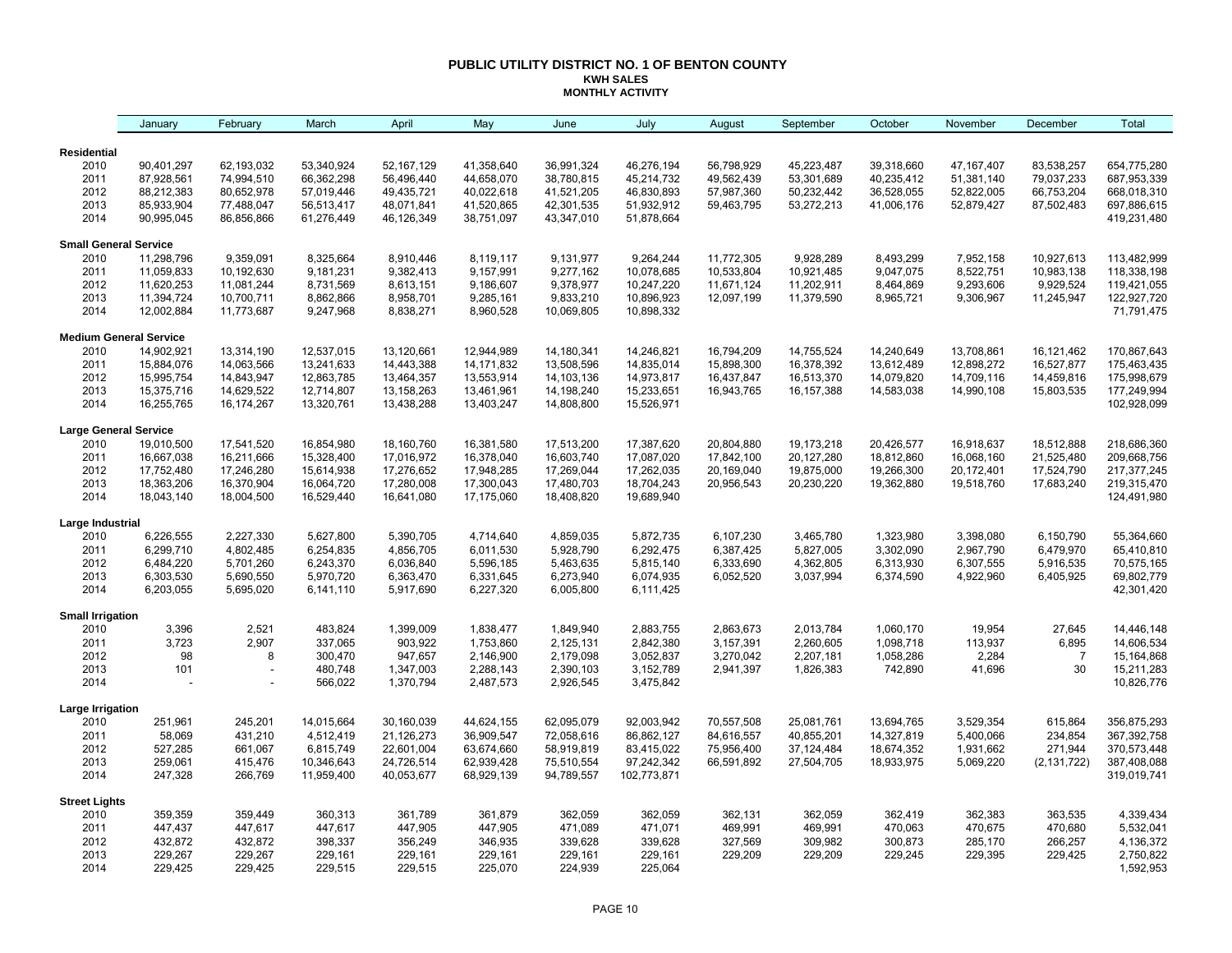#### **PUBLIC UTILITY DISTRICT NO. 1 OF BENTON COUNTY KWH SALES MONTHLY ACTIVITY**

|                        | January     | February    | March       | April       | May         | June        | July        | August      | September     | October     | November    | December    | Total         |
|------------------------|-------------|-------------|-------------|-------------|-------------|-------------|-------------|-------------|---------------|-------------|-------------|-------------|---------------|
| <b>Security Lights</b> |             |             |             |             |             |             |             |             |               |             |             |             |               |
| 2010                   | 87,282      | 87,282      | 87,219      | 89,442      | 89,370      | 89,334      | 89,406      | 89,082      | 89,298        | 90,144      | 90,252      | 90,369      | 1,068,480     |
| 2011                   | 90,387      | 90,567      | 90,675      | 90,675      | 90,747      | 91,323      | 90,855      | 90,207      | 90,315        | 90,315      | 90,315      | 90,459      | 1,086,840     |
| 2012                   | 90,387      | 90,459      | 90,387      | 90,423      | 90,135      | 90,099      | 90,135      | 90,135      | 90,135        | 90,873      | 90,765      | 89,811      | 1,083,744     |
| 2013                   | 104,964     | 104,964     | 105,351     | 105,258     | 105,222     | 105,163     | 105,163     | 104,948     | 104,561       | 104,346     | 103,807     | 103,678     | 1,257,425     |
| 2014                   | 103,678     | 103,678     | 103,420     | 103,377     | 103,334     | 103,248     | 103,476     |             |               |             |             |             | 724,211       |
| Unmetered              |             |             |             |             |             |             |             |             |               |             |             |             |               |
| 2010                   | 240,695     | 240,695     | 240,695     | 240,695     | 240,821     | 241,945     | 241,945     | 241,945     | 238,908       | 241,024     | 243,193     | 243,193     | 2,895,754     |
| 2011                   | 243,193     | 243,193     | 243,193     | 243,193     | 242,209     | 242,209     | 242,324     | 242,154     | 242,154       | 242,154     | 241,579     | 241,464     | 2,909,019     |
| 2012                   | 241,464     | 241,464     | 244,466     | 244,466     | 244,466     | 244,472     | 244,472     | 244,472     | 244,472       | 244,472     | 244,472     | 244,472     | 2,927,630     |
| 2013                   | 243,914     | 245,210     | 246,506     | 246,506     | 247,676     | 247,676     | 247,676     | 247,676     | 247,676       | 247,676     | 247,676     | 247,686     | 2,963,554     |
| 2014                   | 247,686     | 247,516     | 247,516     | 247,516     | 248,246     | 248,246     | 248,246     |             |               |             |             |             | 1,734,972     |
| <b>Total</b>           |             |             |             |             |             |             |             |             |               |             |             |             |               |
| 2010                   | 142,782,762 | 105,570,311 | 111,874,098 | 130,000,675 | 130,673,668 | 147,314,234 | 188,628,721 | 186,391,892 | 120,332,108   | 99,251,687  | 93,390,279  | 136,591,616 | ,592,802,051  |
| 2011                   | 138,682,027 | 121,480,351 | 115,999,366 | 125,007,886 | 129,821,731 | 159,087,471 | 184,016,683 | 188,800,368 | 150,474,117   | 101,238,995 | 98,154,685  | 135,598,050 | 648,361,730   |
| 2012                   | 141,357,196 | 130,951,579 | 108,322,517 | 119,066,520 | 152,810,705 | 149,509,113 | 182,271,199 | 192,487,679 | 142, 162, 782 | 105,021,830 | 105,859,036 | 115,456,360 | 645,276,516   |
| 2013                   | 138,208,387 | 125,874,651 | 111,534,939 | 120,486,725 | 153,709,305 | 168,570,285 | 203,819,795 | 185,628,944 | 133,989,939   | 110,550,537 | 107,310,016 | 137,090,227 | 696,773,750   |
| 2014                   | 144,328,006 | 139,351,728 | 119,621,601 | 132,966,557 | 156,510,614 | 190,932,770 | 210,931,831 |             |               |             |             |             | 1,094,643,107 |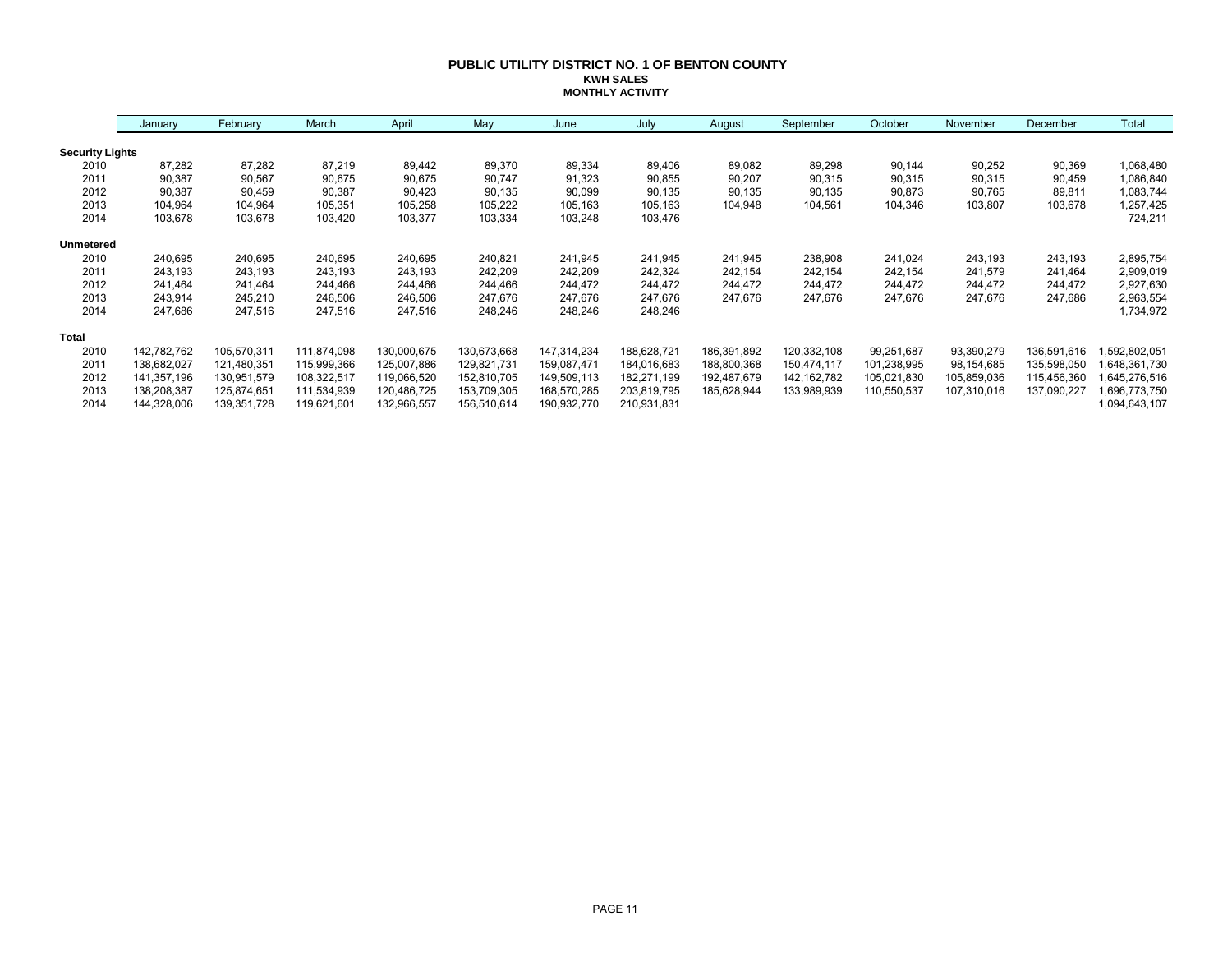## **PUBLIC UTILITY DISTRICT NO. 1 OF BENTON COUNTY CAPITAL ADDITIONS AND RETIREMENTS CURRENT MONTH**

|                                                 | <b>BALANCE</b>          |                          |                          | <b>BALANCE</b>          |
|-------------------------------------------------|-------------------------|--------------------------|--------------------------|-------------------------|
|                                                 | 6/30/2014               | <b>ADDITIONS</b>         | <b>RETIREMENTS</b>       | 7/31/2014               |
| <b>INTANGIBLE PLANT:</b>                        |                         |                          |                          |                         |
| Organizations                                   | \$28,379                | \$0                      | \$0                      | \$28,379                |
| Franchises & Consents                           | 10,022                  |                          |                          | 10,022                  |
| Miscellaneous & Intangible Plant                | 29,078                  | $\overline{\phantom{a}}$ | $\overline{\phantom{a}}$ | 29,078                  |
| <b>TOTAL</b>                                    | 67,480                  | $\blacksquare$           |                          | 67,480                  |
|                                                 |                         |                          |                          |                         |
| <b>GENERATION PLANT:</b><br>Land & Land Rights  |                         |                          |                          |                         |
| Structures & Improvements                       | 1,141,911               |                          |                          | 1,141,911               |
| <b>Fuel Holders &amp; Accessories</b>           |                         |                          |                          |                         |
| <b>Other Electric Generation</b>                | 261,940                 |                          |                          | 261,940                 |
| <b>Accessory Electric Equipment</b>             |                         |                          |                          |                         |
| Miscellaneous Power Plant Equipment             |                         | $\overline{\phantom{a}}$ |                          |                         |
| <b>TOTAL</b>                                    | 1,403,851               | $\blacksquare$           |                          | $\overline{1,}403,851$  |
| <b>TRANSMISSION PLANT:</b>                      |                         |                          |                          |                         |
| Land & Land Rights                              | 156,400                 |                          |                          | 156,400                 |
| Clearing Land & Right Of Ways                   | 25,544                  |                          |                          | 25,544                  |
| <b>Transmission Station Equipment</b>           | 832,047                 |                          |                          | 832,047                 |
| <b>Towers &amp; Fixtures</b>                    |                         |                          |                          |                         |
| Poles & Fixtures                                | 3,974,101               |                          |                          | 3,974,101               |
| Overhead Conductor & Devices                    | 2,998,696               |                          |                          | 2,998,696               |
| <b>TOTAL</b>                                    | 7,986,788               |                          |                          | 7,986,788               |
| <b>DISTRIBUTION PLANT:</b>                      |                         |                          |                          |                         |
| Land & Land Rights                              | 1,598,075               | 3,411                    |                          | 1,601,485               |
| Structures & Improvements                       | 290,439                 |                          |                          | 290,439                 |
| <b>Station Equipment</b>                        | 36,110,193              | 727                      |                          | 36,110,921              |
| Poles, Towers & Fixtures                        | 18,486,552              | 74,358                   |                          | 18,560,911              |
| Overhead Conductor & Devices                    | 11,534,689              | 64,096                   |                          | 11,598,784              |
| <b>Underground Conduit</b>                      | 30,995,731              | 23,055                   |                          | 31,018,786              |
| Underground Conductor & Devices                 | 40,510,849              | 144,656                  |                          | 40,655,506              |
| <b>Line Transformers</b>                        | 27,368,247              | 144,187                  |                          | 27,512,434              |
| Services-Overhead                               | 2,861,877               | 4,883                    | (1, 314)                 | 2,865,446               |
| Services-Underground                            | 17,819,329              | 50,029                   | (2,088)                  | 17,867,271              |
| Meters                                          | 10,165,559<br>875,752   | 13,246                   |                          | 10,178,804<br>873,703   |
| Security Lighting<br><b>Street Lighting</b>     | 761,403                 | (2,050)                  |                          | 761,403                 |
| <b>SCADA System</b>                             | 1,938,929               |                          |                          | 1,938,929               |
| <b>TOTAL</b>                                    | 201,317,624             | 520,600                  | (3, 402)                 | 201,834,822             |
|                                                 |                         |                          |                          |                         |
| <b>GENERAL PLANT:</b>                           |                         |                          |                          |                         |
| Land & Land Rights<br>Structures & Improvements | 1,130,759<br>18,201,228 |                          |                          | 1,130,759<br>18,201,228 |
| Information Systems & Technology                | 14,992,150              | 5,777                    |                          | 14,997,927              |
| <b>Transportation Equipment</b>                 | 6,864,488               |                          |                          | 6,864,488               |
| <b>Stores Equipment</b>                         | 54,108                  |                          |                          | 54,108                  |
| Tools, Shop & Garage Equipment                  | 462,061                 |                          |                          | 462,061                 |
| Laboratory Equipment                            | 519,429                 |                          |                          | 519,429                 |
| <b>Communication Equipment</b>                  | 2,400,115               |                          |                          | 2,400,115               |
| <b>Broadband Equipment</b>                      | 15,281,874              | 2,051,064                |                          | 17,332,939              |
| Miscellaneous Equipment                         | 1,120,461               |                          |                          | 1,120,461               |
| <b>Other Capitalized Costs</b>                  | 9,598,313               | 48,682                   |                          | 9,646,995               |
| <b>TOTAL</b>                                    | 70,624,987              | 2,105,523                | $\overline{\phantom{a}}$ | 72,730,510              |
| TOTAL ELECTRIC PLANT ACCOUNTS                   | 281,400,730             | 2,626,123                | (3,402)                  | 284,023,451             |
| <b>PLANT HELD FOR FUTURE USE</b>                | 388,589                 |                          |                          | 388,589                 |
| <b>CONSTRUCTION WORK IN PROGRESS</b>            | 3,249,623               | 325,904                  |                          | 3,575,527               |
| <b>TOTAL CAPITAL</b>                            | \$285,038,941           | \$2,952,027              | (\$3,402)                | \$287,987,567           |
|                                                 |                         | \$1,207,630              | <b>Budget</b>            |                         |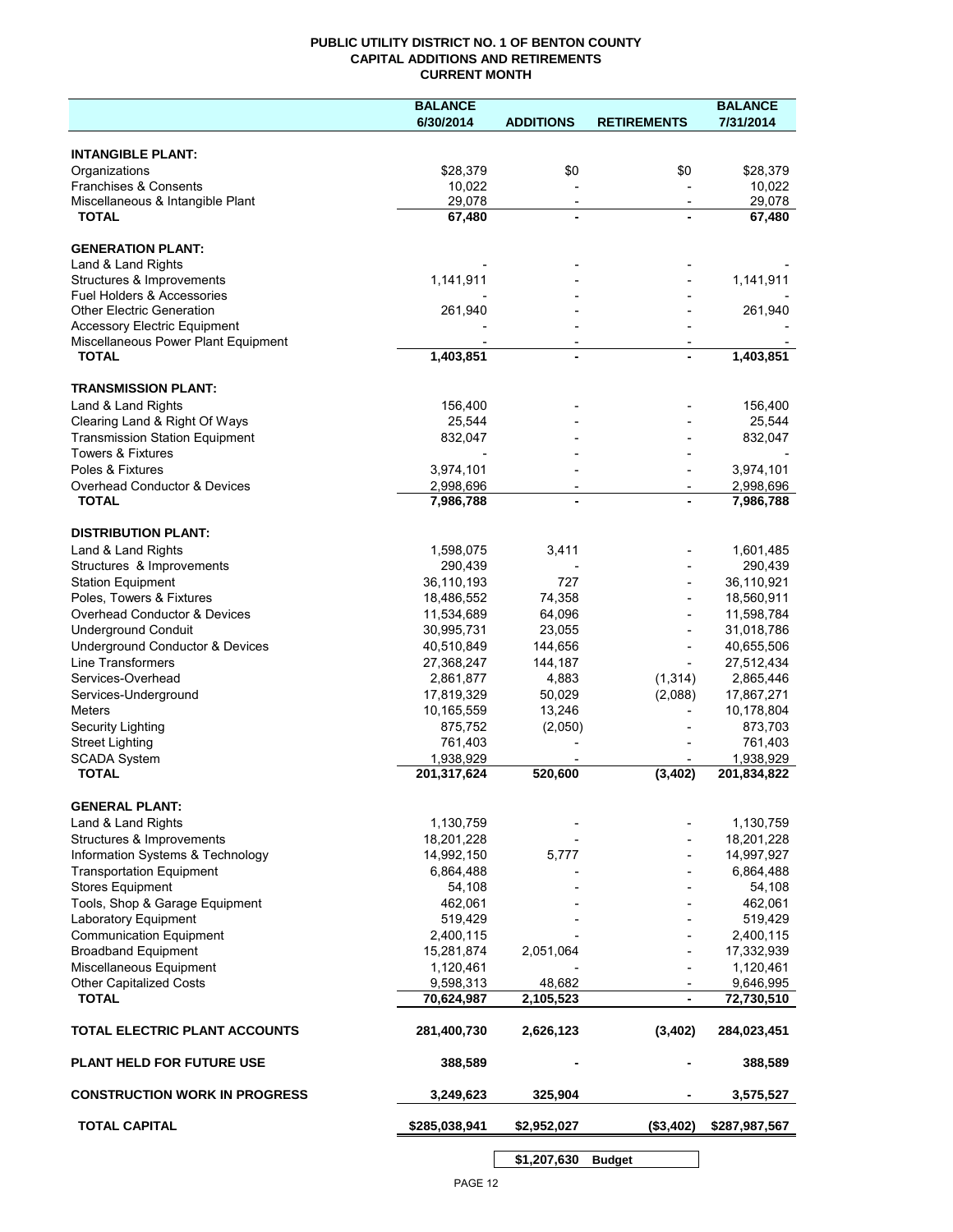## **PUBLIC UTILITY DISTRICT NO. 1 OF BENTON COUNTY CAPITAL ADDITIONS AND RETIREMENTS YEAR TO DATE**

|                                                 | <b>BALANCE</b>        |                          |                          | <b>BALANCE</b>        |
|-------------------------------------------------|-----------------------|--------------------------|--------------------------|-----------------------|
|                                                 | 12/31/2013            | <b>ADDITIONS</b>         | <b>RETIREMENTS</b>       | 7/31/2014             |
|                                                 |                       |                          |                          |                       |
| <b>INTANGIBLE PLANT:</b>                        |                       |                          |                          |                       |
| Organizations                                   | \$28,379              | \$0                      | \$0                      | \$28,379              |
| Franchises & Consents                           | 10,022                |                          |                          | 10,022                |
| Miscellaneous & Intangible Plant                | 29,078                | $\overline{\phantom{a}}$ | $\overline{\phantom{a}}$ | 29,078                |
| <b>TOTAL</b>                                    | 67,480                |                          |                          | 67,480                |
| <b>GENERATION PLANT:</b>                        |                       |                          |                          |                       |
|                                                 |                       |                          |                          |                       |
| Land & Land Rights<br>Structures & Improvements | 1,141,911             |                          |                          | 1,141,911             |
| Fuel Holders & Accessories                      |                       |                          |                          |                       |
| <b>Other Electric Generation</b>                | 261,940               |                          |                          | 261,940               |
| <b>Accessory Electric Equipment</b>             |                       |                          |                          |                       |
| Miscellaneous Power Plant Equipment             |                       |                          |                          |                       |
| <b>TOTAL</b>                                    | 1,403,851             |                          |                          | 1,403,851             |
|                                                 |                       |                          |                          |                       |
| <b>TRANSMISSION PLANT:</b>                      |                       |                          |                          |                       |
| Land & Land Rights                              | 156,400               |                          |                          | 156,400               |
| Clearing Land & Right Of Ways                   | 25,544                |                          |                          | 25,544                |
| <b>Transmission Station Equipment</b>           | 832,047               |                          |                          | 832,047               |
| <b>Towers &amp; Fixtures</b>                    |                       |                          |                          |                       |
| Poles & Fixtures                                | 3,974,101             |                          |                          | 3,974,101             |
| Overhead Conductor & Devices                    | 2,998,696             |                          |                          | 2,998,696             |
| <b>TOTAL</b>                                    | 7,986,788             |                          |                          | 7,986,788             |
|                                                 |                       |                          |                          |                       |
| <b>DISTRIBUTION PLANT:</b>                      |                       |                          |                          |                       |
| Land & Land Rights                              | 1,584,574             | 16,911                   |                          | 1,601,485             |
| Structures & Improvements                       | 290,439               |                          |                          | 290,439               |
| <b>Station Equipment</b>                        | 34,955,311            | 1,155,610                |                          | 36,110,921            |
| Poles, Towers & Fixtures                        | 18,384,633            | 255,436                  | (79, 158)                | 18,560,911            |
| Overhead Conductor & Devices                    | 11,467,439            | 216,864                  | (85, 519)                | 11,598,784            |
| <b>Underground Conduit</b>                      | 30,654,243            | 390,446                  | (25,902)                 | 31,018,786            |
| Underground Conductor & Devices                 | 39,542,205            | 1,576,545                | (463, 244)               | 40,655,506            |
| Line Transformers                               | 27,002,813            | 608,639                  | (99,018)                 | 27,512,434            |
| Services-Overhead                               | 2,837,672             | 34,763                   | (6,990)                  | 2,865,446             |
| Services-Underground<br><b>Meters</b>           | 17,537,463            | 352,735                  | (22, 927)                | 17,867,271            |
| Security Lighting                               | 10,065,338<br>877,500 | 113,466<br>1,289         | (5,087)                  | 10,178,804<br>873,703 |
| <b>Street Lighting</b>                          | 792,750               |                          | (31, 347)                | 761,403               |
| <b>SCADA System</b>                             | 1,906,860             | 32,069                   |                          | 1,938,929             |
| <b>TOTAL</b>                                    | 197,899,240           | 4,754,775                | (819, 193)               | 201,834,822           |
|                                                 |                       |                          |                          |                       |
| <b>GENERAL PLANT:</b>                           |                       |                          |                          |                       |
| Land & Land Rights                              | 1,130,759             |                          |                          | 1,130,759             |
| Structures & Improvements                       | 18,194,199            | 7,029                    |                          | 18,201,228            |
| Information Systems & Technology                | 15,348,585            | 219,266                  | (569, 924)               | 14,997,927            |
| <b>Transportation Equipment</b>                 | 6,977,704             |                          | (113, 216)               | 6,864,488             |
| <b>Stores Equipment</b>                         | 54,108                |                          |                          | 54,108                |
| Tools, Shop & Garage Equipment                  | 443,369               | 18,692                   |                          | 462,061               |
| Laboratory Equipment                            | 519,429               |                          |                          | 519,429               |
| <b>Communication Equipment</b>                  | 2,400,115             |                          |                          | 2,400,115             |
| <b>Broadband Equipment</b>                      | 14,730,649            | 2,629,412                | (27, 122)                | 17,332,939            |
| Miscellaneous Equipment                         | 1,120,461             |                          |                          | 1,120,461             |
| <b>Other Capitalized Costs</b>                  | 9,519,368             | 127,627                  |                          | 9,646,995             |
| <b>TOTAL</b>                                    | 70,438,747            | 3,002,026                | (710, 262)               | 72,730,510            |
| TOTAL ELECTRIC PLANT ACCOUNTS                   | 277,796,105           | 7,756,801                | (1,529,455)              | 284,023,451           |
| <b>PLANT HELD FOR FUTURE USE</b>                | 388,589               |                          |                          | 388,589               |
| <b>CONSTRUCTION WORK IN PROGRESS</b>            | 2,958,673             | 616,854                  |                          | 3,575,527             |
| <b>TOTAL CAPITAL</b>                            | \$281,143,367         | \$8,373,654              | (\$1,529,455)            | \$287,987,567         |
|                                                 |                       |                          |                          |                       |
|                                                 |                       | \$8,428,272              | <b>Budget</b>            |                       |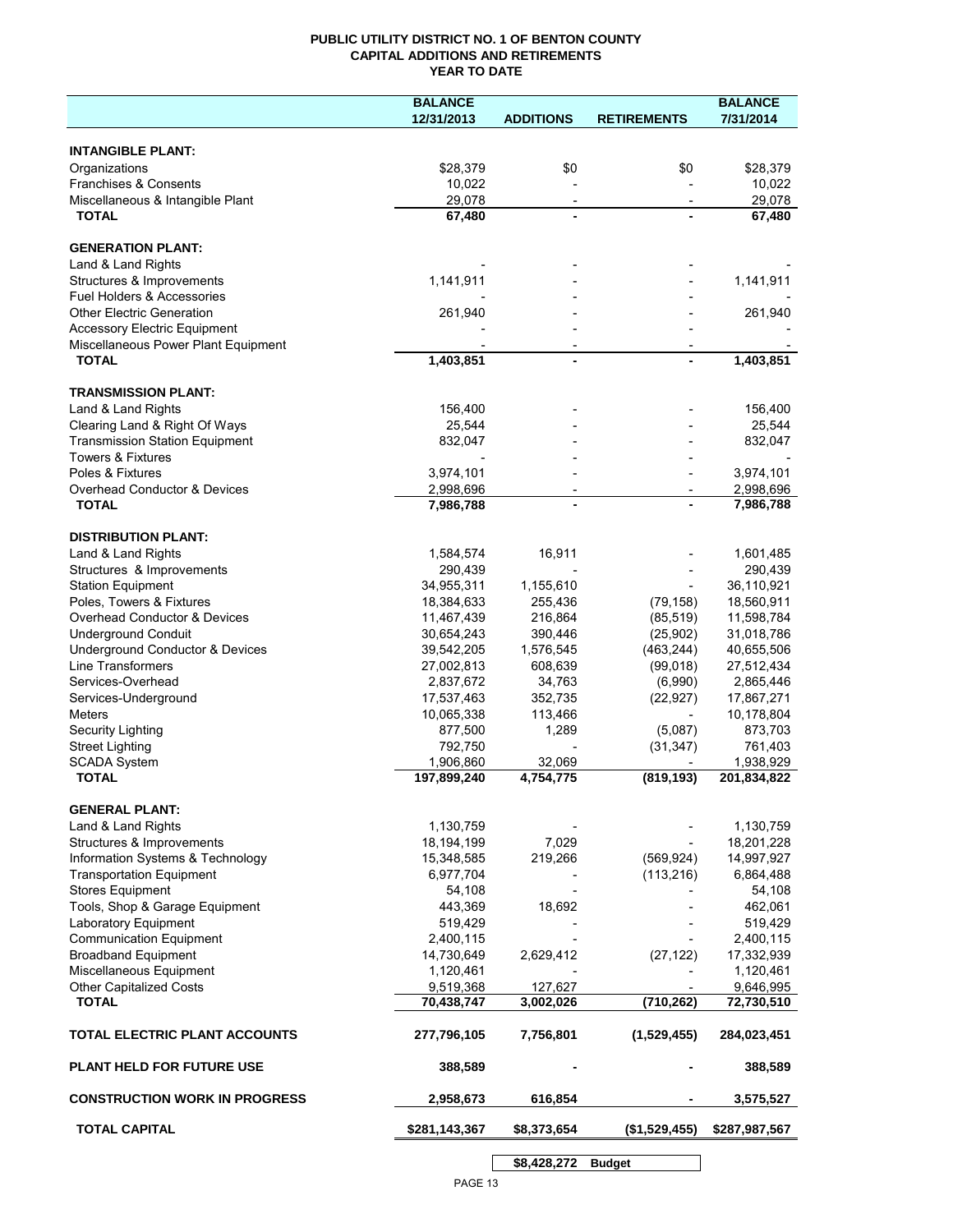## **PUBLIC UTILITY DISTRICT NO. 1 OF BENTON COUNTY STATEMENT OF CASH FLOWS**

|                                                                                                           | <b>YTD</b><br>07/31/2014     | <b>Monthly</b><br>07/31/2014 |
|-----------------------------------------------------------------------------------------------------------|------------------------------|------------------------------|
|                                                                                                           |                              |                              |
| <b>CASH FLOWS FROM OPERATING ACTIVITIES</b>                                                               |                              |                              |
| Cash Received from Customers and Counterparties                                                           | \$85,289,210<br>(61,669,539) | \$13,157,018                 |
| Cash Paid to Suppliers and Counterparties<br>Cash Paid to Employees                                       | (8, 176, 157)                | (8, 103, 915)<br>(1,612,585) |
| <b>Taxes Paid</b>                                                                                         | (7,981,055)                  | (822, 697)                   |
| <b>Net Cash Provided by Operating Activities</b>                                                          | 7,462,459                    | \$2,617,821                  |
|                                                                                                           |                              |                              |
| <b>CASH FLOWS FROM NONCAPITAL FINANCING ACTIVITIES</b>                                                    |                              |                              |
| Other Interest Expense                                                                                    | (8,653)                      |                              |
| Net Cash Used by Noncapital Financing Activities                                                          | (8,653)                      |                              |
| <b>CASH FLOWS FROM CAPITAL AND RELATED FINANCING ACTIVITIES</b>                                           |                              |                              |
| <b>Acquisition of Capital Assets</b>                                                                      | (8, 155, 102)                | (2,922,912)                  |
| Proceeds from Sale of Revenue Bonds                                                                       |                              |                              |
| Cash Defeasance Principal and Interest<br><b>Bond Principal Paid</b>                                      |                              |                              |
| <b>Bond Interest Paid</b>                                                                                 | (1, 291, 396)                |                              |
| <b>Capital Contributions</b>                                                                              | 2,636,561                    | 2,088,455                    |
| Sale of Assets<br>Net Cash Used by Capital and Related Financing Activities                               | 68,776<br>(6,741,161)        | 4,128<br>$($ \$830,329)      |
|                                                                                                           |                              |                              |
| <b>CASH FLOWS FROM INVESTING ACTIVITIES</b>                                                               |                              |                              |
| Interest Income                                                                                           | 83,481                       | 10,149                       |
| Proceeds from Sale of Investments<br>Purchase of Investments                                              | 6,310,253                    |                              |
| Joint Venture Net Revenue (Expense)                                                                       |                              |                              |
| <b>Net Cash Provided by Investing Activities</b>                                                          | 6,393,734                    | \$10,149                     |
| <b>NET INCREASE (DECREASE) IN CASH</b>                                                                    | 7,106,379                    | \$1,797,641                  |
| <b>CASH BALANCE, BEGINNING</b>                                                                            | \$18,540,994                 | 23,849,732                   |
| <b>CASH BALANCE, ENDING</b>                                                                               | \$25,647,373                 | 25,647,373                   |
|                                                                                                           |                              |                              |
|                                                                                                           |                              |                              |
| <b>RECONCILIATION OF NET OPERATING INCOME TO NET</b><br><b>CASH PROVIDED BY OPERATING ACTIVITIES</b>      |                              |                              |
|                                                                                                           |                              |                              |
| Net Operating Revenues                                                                                    | \$1,734,921                  | \$857,798                    |
| Adjustments to reconcile net operating income to net cash                                                 |                              |                              |
| provided by operating activities:                                                                         |                              |                              |
| Depreciation & Amortization                                                                               | 7,724,918                    | 1,099,842                    |
| <b>Unbilled Revenues</b><br>Misellaneous Other Revenue & Receipts                                         | 1,240,000<br>18,759          | (500,000)<br>6               |
| Decrease (Increase) in Accounts Receivable                                                                | (1, 296, 450)                | (152, 895)                   |
| Decrease (Increase) in BPA Prepay Receivable                                                              | 350.000                      | 50,000                       |
| Decrease (Increase) in Inventories                                                                        | (246, 498)                   | 26,357                       |
| Decrease (Increase) in Prepaid Expenses<br>Decrease (Increase) in Wholesale Power Receivable              | (204, 134)<br>1,417,757      | (205, 039)<br>32,669         |
| Decrease (Increase) in Miscellaneous Assets                                                               | (1,257)                      | (743)                        |
| Decrease (Increase) in Prepaid Expenses and Other Charges                                                 | 406,412                      | 117,212                      |
| Decrease (Increase) in Deferred Derivative Outflows<br>Increase (Decrease) in Deferred Derivative Inflows | 741,337<br>(69, 012)         | 49,350<br>(69, 012)          |
| Increase (Decrease) in Warrants Outstanding                                                               | 236,856                      | 416,005                      |
| Increase (Decrease) in Accounts Payable                                                                   | (3,430,741)                  | 727,611                      |
| Increase (Decrease) in Accrued Taxes Payable                                                              | (544, 136)                   | 315,461                      |
| Increase (Decrease) in Customer Deposits<br>Increase (Decrease) in BPA Prepay Incentive Credit            | 68,769<br>(94,066)           | 8,750<br>(13, 438)           |
| Increase (Decrease) in Other Current Liabilities                                                          | (90, 769)                    | (179, 738)                   |
| Increase (Decrease) in Other Credits                                                                      | (500, 207)                   | 37,625                       |
| Net Cash Provided by (Used by) Operating Activities                                                       | \$7,462,459                  | \$2,617,821                  |
|                                                                                                           |                              |                              |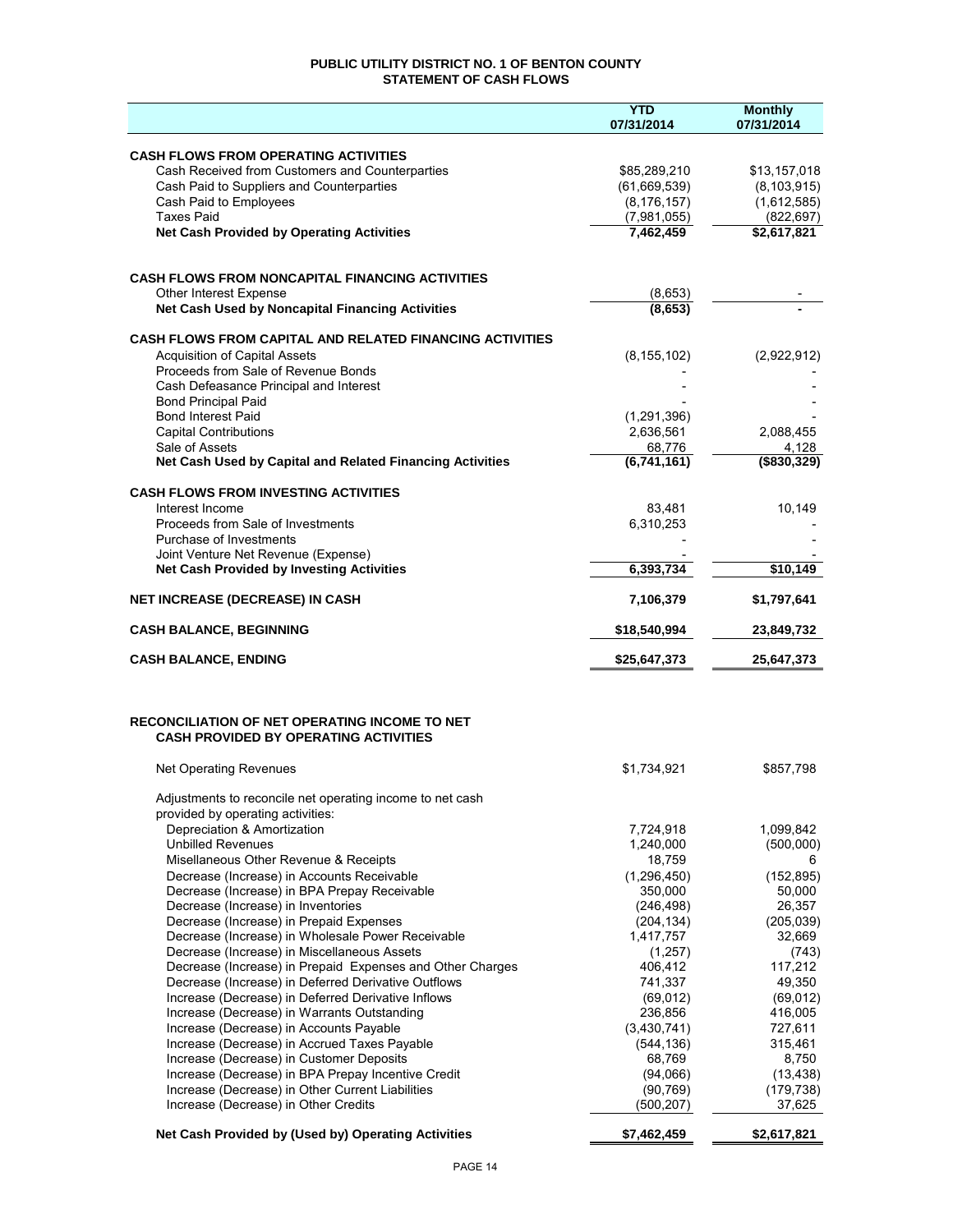### **PUBLIC UTILITY DISTRICT NO. 1 OF BENTON COUNTY WEATHER STATISTICS July 31, 2014**



|        | <b>Average Precipitation</b> |      |              |       |      |      |      |      |      |      |      |      |        |
|--------|------------------------------|------|--------------|-------|------|------|------|------|------|------|------|------|--------|
| Year   | Jan                          | Feb  | <b>March</b> | April | Mav  | June | July | Aug  | Sept | Oct  | Nov  | Dec  | Annual |
| Normal | 0.94                         | 0.70 | 0.57         | 0.55  | 0.51 | 0.51 | 0.23 | 0.18 | 0.31 | 0.49 | 0.95 | .20  | 7.14   |
| 2014   | 0.37                         | 1.12 | .00          | 0.38  | 0.24 | 0.26 | 0.04 |      |      |      |      |      | 3.41   |
| 2013   | 0.16                         | 0.09 | 0.39         | 0.30  | 1.60 | .36  | 0.01 | 0.24 | 0.42 | 0.38 | 0.36 | 0.07 | 5.38   |



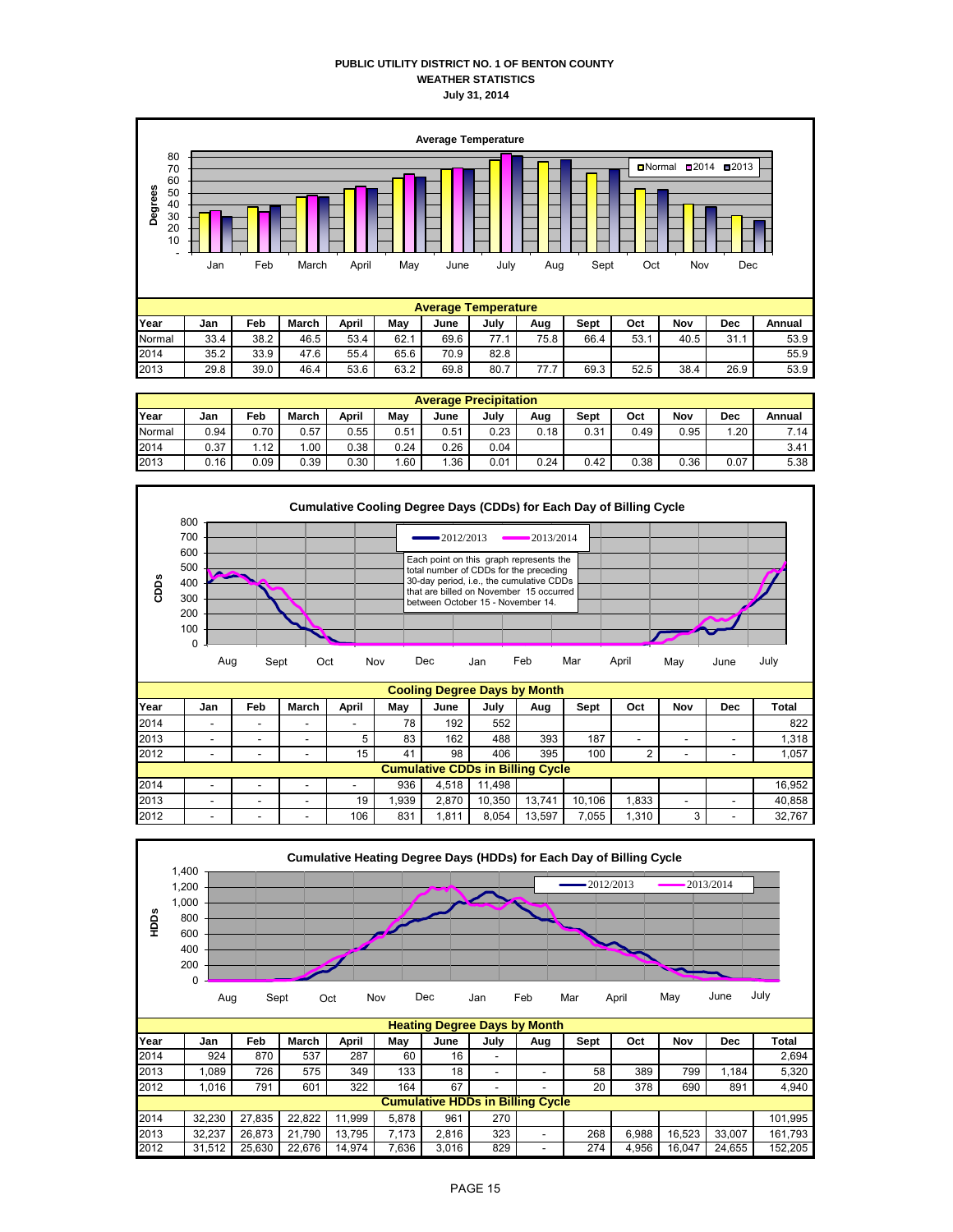#### **PUBLIC UTILITY DISTRICT NO. 1 OF BENTON COUNTY BROADBAND SUMMARY**

#### *July Highlights*

Cottonwood Elementary upgraded from 100Mbps to Gig. Pay Plus Benefits upgraded from 10Mbps to 50Mbps on a 1 year term renewal. City of Kennewick moved all their city connections from Amerion to Telco Wiring and Repair, renewed their term for 5 years and upgraded all sites to 50Mbps and the City Hall to 500Mbps. Connected New Edge to a 10Mbps 3 year term fiber connection.

|                                                                                                                                    | <b>ACTUALS</b> |           |                |              |              |                          |                         |             |               |             |                                  |                             |
|------------------------------------------------------------------------------------------------------------------------------------|----------------|-----------|----------------|--------------|--------------|--------------------------|-------------------------|-------------|---------------|-------------|----------------------------------|-----------------------------|
|                                                                                                                                    | 2014 Budget    | Jan       | Feb            | <b>March</b> | <b>April</b> | May                      | June                    | July        | <b>August</b> | <b>YTD</b>  | <b>Budget</b><br><b>Variance</b> | <b>Inception</b><br>to Date |
| <b>OPERATING REVENUES</b>                                                                                                          |                |           |                |              |              |                          |                         |             |               |             |                                  |                             |
| Ethernet                                                                                                                           | 1,173,081      | \$144,113 | \$149,573      | \$108,205    | \$165,568    | \$110,965                | \$135,571               | \$114,524   |               | \$928,520   | 244,561                          |                             |
| <b>TDM</b>                                                                                                                         | 148,184        | 12,190    | 12,190         | 12,190       | 12,190       | 12,190                   | 12,190                  | 12,190      |               | \$85,332    | 62,852                           |                             |
| Wireless                                                                                                                           | $\blacksquare$ | 39        | 39             | 39           | 39           | 39                       | 39                      | 39          |               | \$273       | (273)                            |                             |
| Co-Location                                                                                                                        |                | ÷.        |                | ÷.           | ä,           |                          |                         |             |               | \$0         |                                  |                             |
| Internet Transport Service                                                                                                         | 300,943        | 19,040    | 2,901          | 11,345       | 11,345       | 11,345                   | 11,345                  | 11,345      |               | \$78,666    | 222,277                          |                             |
| <b>Fixed Wireless</b>                                                                                                              | 120,400        | 8,543     | 8,351          | 8,596        | 8,359        | 8,329                    | 8,115                   | 8,036       |               | \$58,328    | 62,072                           |                             |
| Broadband Revenue - Other                                                                                                          | 237,729        | 22,148    | 21,917         | 24,433       | 30,586       | 22,789                   | 23,020                  | 23,020      |               | \$167,913   | 69,816                           |                             |
| Subtotal                                                                                                                           | 1,980,337      | 206,073   | 194,972        | 164,809      | 228,088      | 165,657                  | 190,281                 | 169,154     |               | \$1,319,033 |                                  |                             |
| NoaNet Maintenance Revenue                                                                                                         |                |           |                |              | 771          |                          |                         | 852         |               | \$1,623     |                                  |                             |
| <b>Bad Debt Expense</b>                                                                                                            |                |           |                |              | ä,           | ÷.                       |                         |             |               | \$0         |                                  |                             |
| <b>Total Operating Revenues</b>                                                                                                    | 1,980,337      | 206,073   | 194,972        | 164,809      | 228,860      | 165,657                  | 190,281                 | 170,005     |               | \$1,320,655 | 659,682                          | 11,303,013                  |
| <b>OPERATING EXPENSES</b>                                                                                                          |                |           |                |              |              |                          |                         |             |               |             |                                  |                             |
| Marketing & Business Development                                                                                                   |                |           |                |              |              |                          |                         |             |               | \$0         |                                  |                             |
| General Expenses                                                                                                                   | 398,079        | 9,692     | 32,878         | 74,463       | 52,307       | 33,502                   | 154,865                 | 249,433     |               | \$607,140   | (209, 061)                       |                             |
| Other Maintenance                                                                                                                  | 45,000         | 2,448     | 1,021          | 8,497        | 753          | 35,073                   | 35,674                  | 40,213      |               | \$123,679   | (78, 679)                        |                             |
| <b>NOC Maintenance</b>                                                                                                             | 302,942        | (228)     | ÷.             | ÷.           | ٠            | $\overline{\phantom{a}}$ |                         | ٠           |               | (\$228)     | 303,170                          |                             |
| Wireless Maintenance                                                                                                               |                | 1,696     | $\overline{a}$ | 390          | ٠            | ٠                        |                         |             |               | \$2,087     | (2,087)                          |                             |
| Subtotal                                                                                                                           | 746,021        | 13,608    | 33,899         | 83,350       | 53,060       | 68,575                   | 190,539                 | 289,646     |               | \$732,678   | 13,343                           | 7,597,747                   |
| NoaNet Maintenance Expense                                                                                                         |                | L,        |                | 754          | ä,           | ÷.                       | 858                     |             |               | \$1,612     | (1,612)                          |                             |
| Depreciation                                                                                                                       | 880,006        | 99,634    | 87,741         | 72,238       | 69,164       | 67,852                   | 68,779                  | 69,038      |               | \$534,447   | 345,559                          | 7,398,932                   |
| <b>Total Operating Expenses</b>                                                                                                    | 1.626.027      | 113,242   | 121,641        | 156,343      | 122,225      | 136,427                  | 260,176                 | 358,684     |               | \$1,268,737 | 357,290                          | 14,996,679                  |
|                                                                                                                                    |                |           |                |              |              |                          |                         |             |               |             |                                  |                             |
| <b>OPERATING INCOME (LOSS)</b>                                                                                                     | 354,310        | 92,831    | 73,331         | 8,466        | 106,635      | 29,230                   | (69, 896)               | (188, 679)  |               | \$51,918    | 302,392                          | (3,693,666)                 |
| <b>NONOPERATING REVENUES &amp; EXPENSES</b><br>Internal Interest due to Power Business Unit <sup>(1)</sup><br><b>Grant Revenue</b> | (380, 327)     | (32, 291) | (32, 270)      | (32, 162)    | (31, 682)    | (31, 859)                | (32, 265)               | (26, 548)   |               | (\$219,077) | 161,250                          | (5,210,618)<br>215,000      |
| <b>CAPITAL CONTRIBUTIONS</b>                                                                                                       | 10,000         | 736       |                |              |              |                          |                         | 2,062,565   |               | \$2,063,301 | 2,053,301                        | 5,927,142                   |
| <b>INTERNAL NET INCOME (LOSS)</b>                                                                                                  | (\$16,017)     | \$61,276  | \$41,061       | (\$23,696)   | \$74,953     |                          | $($2,629)$ $($102,161)$ | \$1,847,338 | \$0           | \$1,896,142 | \$2,516,942                      | (\$2,762,160)               |
|                                                                                                                                    |                |           |                |              |              |                          |                         |             |               |             |                                  |                             |
| <b>NOANET COSTS</b>                                                                                                                |                |           |                |              |              |                          |                         |             |               |             |                                  |                             |
| <b>Member Assessments</b>                                                                                                          |                |           |                |              |              |                          |                         |             |               | \$0         |                                  | \$3,159,092                 |
| Membership Support                                                                                                                 |                | 392       | 296            | 1,160        | 729          | 1,160                    | 960                     | 1,279       |               | \$5,977     |                                  | 98,258                      |
|                                                                                                                                    | \$0            | \$392     | \$296          |              |              |                          | \$960                   | \$1,279     | \$0           |             |                                  | \$3,257,350                 |
| <b>Total NoaNet Costs</b>                                                                                                          |                |           |                | \$1,160      | \$729        | \$1,160                  |                         |             |               | \$5,977     | (\$5,977)                        |                             |
| <b>CAPITAL EXPENDITURES</b>                                                                                                        | \$889,553      | \$37,061  | \$153,816      | \$43,361     | \$13,690     | \$156,490                | \$134,872               | \$2,098,703 |               | \$2,637,993 | (\$1,748,440)                    | \$16,095,435                |
| NET CASH (TO)/FROM BROADBAND <sup>(2)</sup>                                                                                        | \$354,763      | \$155,748 | \$6,961        | \$36,183     | \$161,380    |                          | (\$60,568) (\$136,948)  | (\$157,058) | \$0           | \$5,697     |                                  | (\$9,505,395)               |

(1) Internal interest budget is estimated based on cash flow projections (an interest rate of 3.6% is being used).

(2) Includes excess of revenues over operating costs, capital expenditures and NoaNet assessments; excludes depreciation and internal interest to Electric System